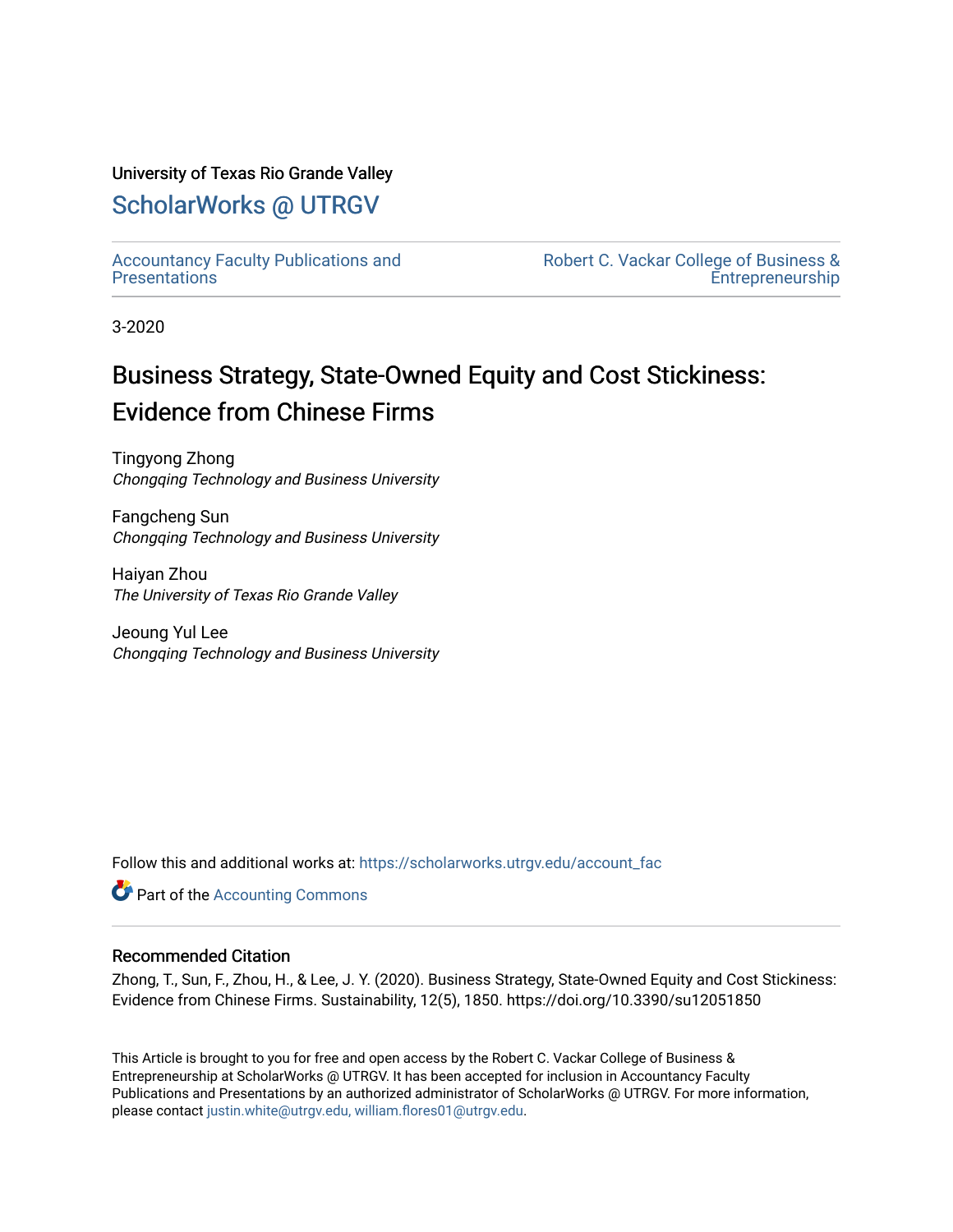

*Article*



# **Business Strategy, State-Owned Equity and Cost Stickiness: Evidence from Chinese Firms**

# **Tingyong Zhong 1, Fangcheng Sun 1,\*, Haiyan Zhou 2 and Jeoung Yul Lee 3,4,\***

- <sup>1</sup> School of Accountancy, Chongqing Technology and Business University, Chongqing 400067, China; Zhongty@ctbu.edu.cn
- 2 Robert Vackar College of Business and Entrepreneurship, University of Texas Rio Grande Valley, Edinburg, TX 78539, USA; Haiyan.zhou@utrgv.edu
- <sup>3</sup> National Research Base of Intelligent Manufacturing Service, Chongqing Technology and Business University, Chongqing 400067, China
- 4 School of Business Management, Hongik University, Sejong 30016, Korea
- **\*** Correspondence: fcsun28@ctbu.edu.cn (F.S.); jeoungyul@hongik.ac.kr (J.Y.L.)

Received: 26 January 2020; Accepted: 26 February 2020; Published: 1 March 2020

**Abstract:** This paper investigates the relationship between business strategy and cost stickiness under different ownership. Using the data from listed firms in China from 2002 to 2015, we find that first, firms with different strategies exhibit different cost behavior. The cost stickiness of choosing a differentiation strategy is higher than that of choosing a low-cost strategy. Second, management expectations will affect cost stickiness. Optimistic expectations will increase cost stickiness, while pessimistic expectations will reduce cost stickiness. Third, management expectations can adjust the relationship between business strategy and cost stickiness in terms of government-created advantages (GCAs). If management expectations tend to be optimistic, the cost stickiness is higher with a differentiation strategy than with a low-cost strategy. If management expectations tend to be pessimistic, then cost stickiness is higher with a low-cost strategy than with a differentiation strategy. Finally, the state-owned equity affects the extent of the effect of a differentiation strategy on cost stickiness. State-owned firms, which receive more GCAs than non-state-owned firms, have stronger cost stickiness than non-state-owned firms, even if both categories of firms use more differentiation strategy.

**Keywords:** business strategy; cost stickiness; state-owned firms; institutional advantages

## **1. Introduction**

This study uses Porter's [1] business strategy typology to examine whether companies that follow different business strategies exhibit differences in asymmetric cost behavior and whether firms' business strategies are a factor in determining cost stickiness. By exploring the extent to which firms following particular business strategies are more likely to exhibit different cost stickiness, we provide evidence that increases our understanding of the underlying determinants of cost stickiness.

Traditional cost models assume that costs change symmetrically and proportionally with increases or decreases in activity [2]. However, recent empirical research demonstrates asymmetry in cost behavior — in other words, that costs increase more rapidly with activities than they decrease — which has been termed "cost stickiness" [3]. Recent studies have examined asymmetric cost behavior as a function of managerial deliberate cost adjustment [3–5], managerial optimism or pessimism [6], earnings management incentives [7,8], agency problem [9], earnings forecasts [10], capacity utilization [11], unemployment [12], product market competition [13], corporate social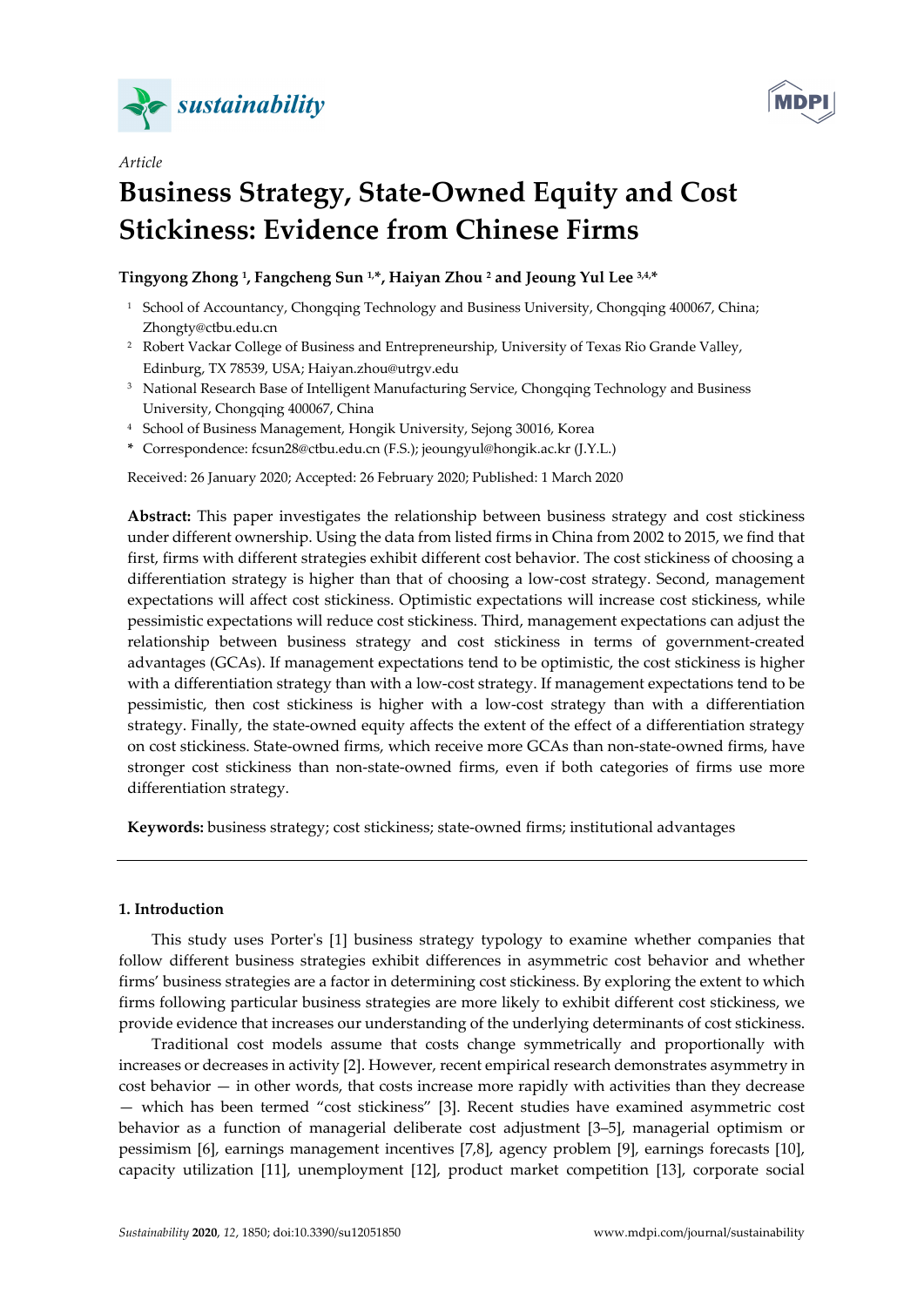responsibility [14], conservatism [15], and whether or not the costs are related to the core operations of a firm [16].

However, most of these studies ignore the effect of business strategy on cost stickiness, especially due to management expectations and different state-owned equity—which particularly affects emerging economy firms that have been strongly influenced by their government-created advantages (GCAs). Porter's [1] business strategy typology is commonly used by companies and recognized as the dominant paradigm used in the literature related to competitive strategies, namely business cost leadership and differentiation strategies [17–21]. We address this gap in the literature by examining these associations in the context of an underlying determinant of firms' cost stickiness—their business strategies. Using strategy theory, we focus on the association between firms' business strategies and their cost stickiness. We begin by investigating the extent to which cost stickiness differs across business strategies. We then examine whether business strategy ultimately helps explain the observed variation in cost stickiness under different equity nature. This study is crucial since organizational theory (OT) delivers a framework for understanding how companies' business strategies can contribute to their competition by cost management.

In this paper, following strategy theory, we argue that managers will deliberately match a firm's cost structure to the firm's business strategy by intuitively adjusting how resources are committed depending on their expectation on the sales; in this case, the selection of business strategy will affect the firm's asymmetric cost behavior. Anderson et al. [3] and Banker and Chen [22] argue that costs will be adjusted when the manager selects a business strategy because managers will have to increase or decrease the necessary or slack resources. Balakrishnan and Gruca [16] find that cost stickiness is only reliable in costs associated with an organization's core services. Moreover, the cost stickiness of core services reliably exceeds that of ancillary and support services, which means that when an organization implements a differentiation strategy, the function representing the organization's core competency influences the stickiness of associated costs. Managers tend to be hesitant to cut costs in their core activity associated with direct patient care both due to the acute nature of those services to the organization's mission and due to the (greater) adjustment costs related to switching this capacity. As a contrast, it is substantially easier and less costly to adjust capacity degrees in outlying support services.

Porter's [1,23] generic business-level strategies, i.e., "overall cost leadership, differentiation, and focus", have turned into a major paradigm in the corporate business policy literature. Each of these represents "a fundamentally different approach to creating and sustaining a competitive advantage" since "usually a firm must make a choice between them or it will become stuck in the middle" [23]. Additionally, Porter stressed that "achieving cost leadership and differentiation are usually inconsistent because differentiation is usually costly" [23]. The two main business strategies— cost leadership and differentiation—require firms to establish matched cost structures. Achieving a successful differentiation strategy position requires that a firm pursue technology leadership or create a high degree of brand loyalty; differentiators must invest considerable resources in establishing this specialized ability. Consequently, when the market is in a slump, differentiators are reluctant to reduce these slack resources, which are useless for other firms but highly expensive to construct. On the contrary, cost leadership is used primarily to gain an advantage over competitors by reducing operation costs below those of others in the same industry, resulting in a lean cost structure and low adjustment costs. Consequently, the choice of business strategy may affect the cost structure as well as the cost stickiness.

In addition, governments tend to interfere in state-owned firms' decision-making procedures and demand corporate activities, which can be desirable from the socio-political view. For instance, in order to secure political support, politicians can request state-owned firms to avoid layoffs to mitigate unemployment rates. The varied purposes of state-owned firms, too, make it more difficult to monitor managerial behaviors, leading to larger managerial discretion and to the self-interest pursuit via empire-building behaviors. Not only state intervention but also managers' self-interests hinder them from laying employees off or cutting off investment when sales decrease, which may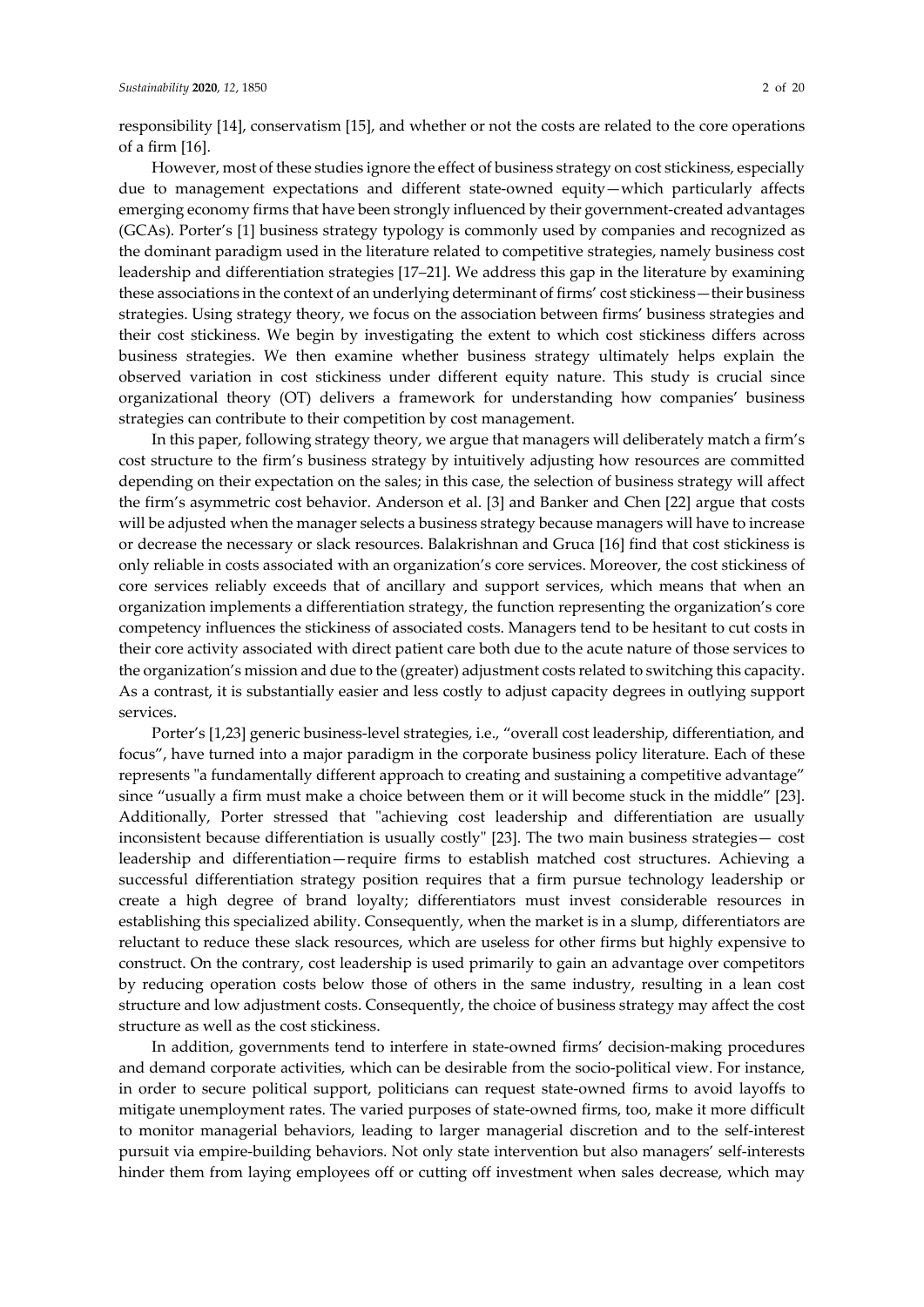lead to greater cost stickiness. However, it is not clear how the interaction of business strategy and state ownership affects the cost stickiness.

Using the longitudinal panel data from listed companies in China from 2002 to 2015, our results support our predictions and show a significant relationship between business strategy and cost stickiness. First, different business strategies lead to different cost behaviors. The cost stickiness of choosing a differentiation strategy is higher than that of choosing a low-cost strategy. Second, different management expectations affect cost stickiness. Optimistic expectations will increase cost stickiness while pessimistic expectations reduce cost stickiness. Third, management expectations can adjust the relationship between corporate strategy and cost stickiness. If management expectations tend to be optimistic, the cost stickiness is higher with a differentiation strategy than with a low-cost strategy. If management expectations tend to be pessimistic, then cost stickiness is higher with a lowcost strategy than with a differentiation strategy. Finally, state-owned equity affects the extent of the effect of a differentiation strategy on cost stickiness. State-owned firms, which receive more GCAs than non-state-owned firms, have stronger cost stickiness than non-state-owned firms, even if both categories of firms use more differentiation strategy.

By linking three kinds of research literature, i.e., OT and market competition (MC) theory from management studies and cost management from the accounting research literature, our contributions are threefold. Firstly, we deliver the attestation that firms that follow dissimilar corporate strategies indeed present dissimilar degrees of cost stickiness, which extends the literature of cost stickiness in search through whether the corporate strategy is a basal determinant of earnings management. Secondly, although previous accounting studies have investigated corporate strategy as a determinant of compensation [24], budgetary usage [25], accounting control systems [26], and in the concurrent study as a determinant of tax aggressiveness [27] and financial reporting and auditing [28], this paper contributes to this stream of literature by providing attestation that corporate strategy has an even wider application to cost management than previously considered. Finally, this study shows how the interaction of business strategy and property will impact cost stickiness, which extends the literature of both property theory and cost management.

The remainder of this paper is as follows. Section 2 discusses the theoretical background and hypotheses development. Section 3 presents the research methodology and data. Section 4 illustrates empirical results, and Section 5 concludes this paper.

#### **2. Theory and Hypotheses**

#### *2.1. Theoretical Background and Literature Review*

The traditional cost behavior models, built-up in the accounting research literature, make a difference between variable and fixed costs concerning changes in the volume of activities. Variable costs tend to predict an increase by 1 percent for a 1 percent growth in activity and a decrease by 1 percent for an equal cutback in activity while fixed costs tend not to vary [29]. However, cost stickiness is the asymmetrical behavior of costs depending on the direction of the sales change. Meanwhile, Noreen and Soderstrom [30] argue the asymmetric cost behavior possibility as the 'traditional belief', recent studies provide proves that cost changes tend not to be inevitably proportional or even symmetric to changes in sales volume, yet to exhibit "stickiness". In their influential study, Anderson et al. [3] build on the results of Noreen and Soderstrom [30,31] and empirically address the question of whether the relation of cost and volume depends on the direction of activity changes. They suggest a substitutable cost behavior model that makes the purpose of giving an explanation of the differentiated reactions to ascending and descending changes in sales activity. In the model, cost stickiness's cause is established by two observations. Firstly, substantial costs increase since managers make their decisions for deliberate resource commitments. Secondly, switching committed resource degrees tend to be costly since it necessitates suffering resource adjustment costs, e.g., hiring and lay-off of employees, or disposal/installation costs for apparatus. They claim that as sales decline, managers would have a favor for retaining certain extents of excess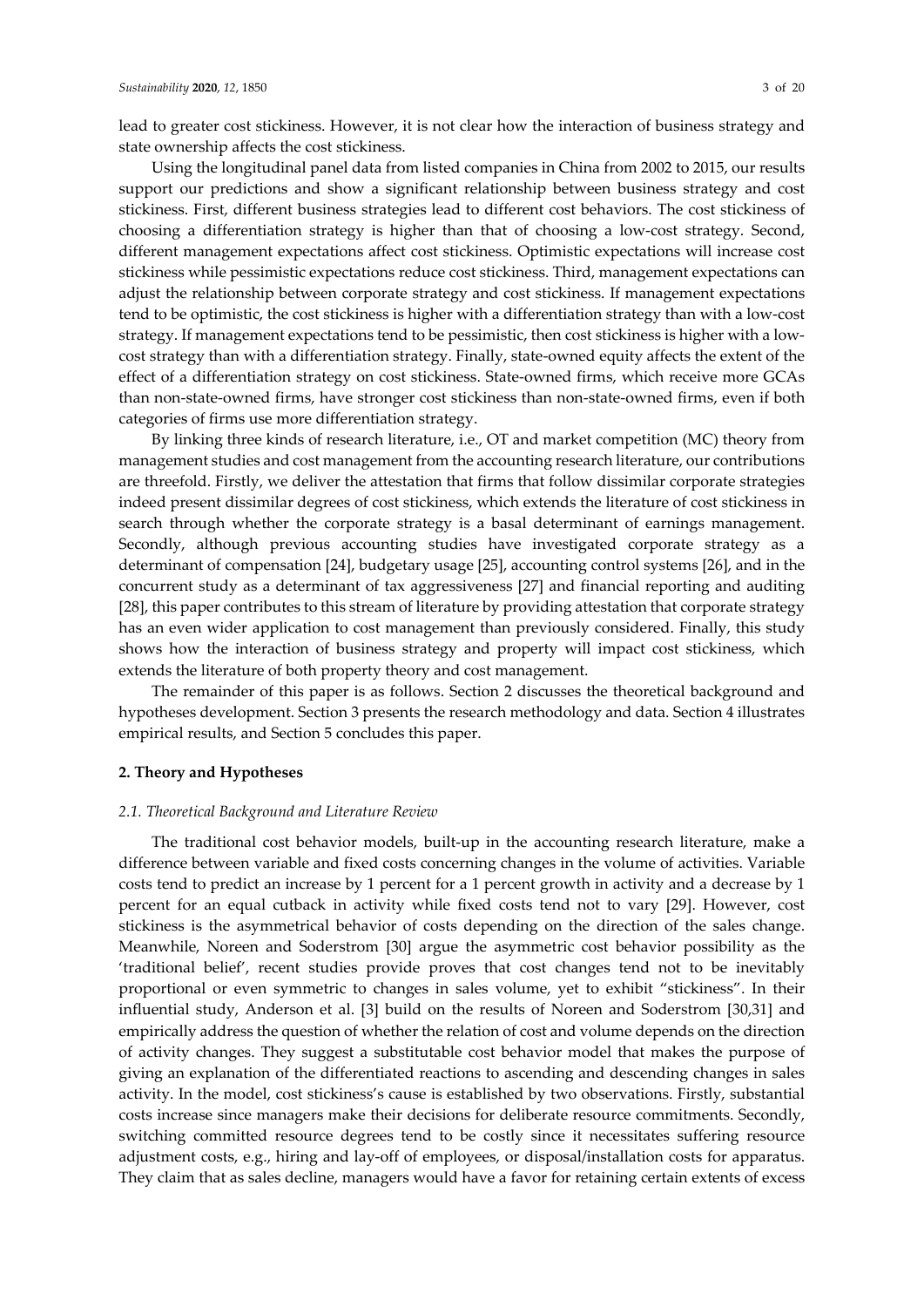capacity costs rather than to reduce the SG&A costs instantly and make and increase on the resources back at a subsequent time if sales bounce back in the future.

Anderson et al. [3] and following studies emphasize the economic and agency drivers and behavioral sources for cost stickiness relatively recently. Firstly, diverse literature affirm the adjustment cost explanation of sticky costs based on empirical tests from proves of the association between the adjustment cost degree and the cost stickiness degree by utilizing dissimilar empirical adjustment proxies. Based on the data of hospital, Balakrishnan and Gruca [16] argue higher cost stickiness in the services for patients relative to support services because of higher adjustment costs in the core activities. Banker et al. [32] utilize the legislative provisions for employment protection in disparate countries as a proxy for labor adjustment costs and argue a statistically and economically significant relationship between cost stickiness at the company level and the employment security regulation strictness.

In addition, cost stickiness tends to be affected by managers' expectations. If sales have decreased in that period, but managers predict sales to be rebounded subsequently, they could abide by the supplemental capacities rather than suffer the adjustment costs of degrading and then readjusting the resources subsequently when sales augment anew. Empirical investigations for the managers' expectations for subsequent sales, as one of the sources for cost stickiness, are conducted. Anderson et al. [3] utilize revenue decrease in an anterior period and gross domestic product (GDP) excrescence as a proxy for managers' optimism. As predicted, they affirm the effect of managerial expectations for subsequent sales on the extent of cost stickiness. Using growth and recession industries to proxy with the optimism and pessimism, Banker et al. [6] find the cost stickiness of optimistic managers is stronger than that of pessimistic managers.

While adjustment costs and managerial expectations are the economic determinants of cost stickiness, managerial incentives have, too, been exhibited to trigger cost stickiness. Managers tend to draw private benefits out from deliberately postponing or abstaining from the abatement of committed resources, e.g., employees and given fixed assets, whilst it could be in the corporate attention to reduce those resources. Chen et al. [9] reveal that agency costs associated with empirebuilding is likely to bring managers on to abide by to exceed resources and augment cost stickiness. These empire-building incentives are driven, at least in part, by incentive-based compensation. Kama and Weiss [8] reveal that when managers encounter incentives to dodge losses or earnings decrement or to face financial analysts' earnings predictions, these managers cause descending acclimation of slack resources for sales abatements to happen faster. Those thoughtful decisions reduce the extent of cost stickiness.

#### *2.2. Hypotheses Development*

The different forms of corporate differentiation strategy mainly include customizing differentiated products according to consumer demand differences and maintaining product-specific technology and performance characteristics, among other forms [33]. Companies carry out specialized investments because they implement differentiation strategy, which gradually shapes the enterprise's intangible assets or specific assets in accounting. On the one hand, these specific assets enhance the companies' core competitiveness. However, companies are not free to sell or transfer all of their dedicated resources, such as their researchers' knowledge, workers with specialized production capacity, employees who are proficient in product marketing, and managers who are familiar with corporate culture and practices, as well as the construction of specialized machinery and equipment [34,35]. Therefore, during a sales downturn, companies following a differentiation strategy will face higher adjustment costs. These companies cannot cut costs; therefore, they will have to bring these remaining resources into the next period of production until the adjustment costs surpass the costs of the balance brought about by cutting resources. In addition, because the development of specialized assets requires considerable time due to investment and construction, and because it is difficult to make a one-time purchase in the factor market, the specialized assets formed by enterprise investment in the supply side lead to lack of flexibility, which is actually the threshold of a differentiation strategy. Both product innovation and service differentiation strategies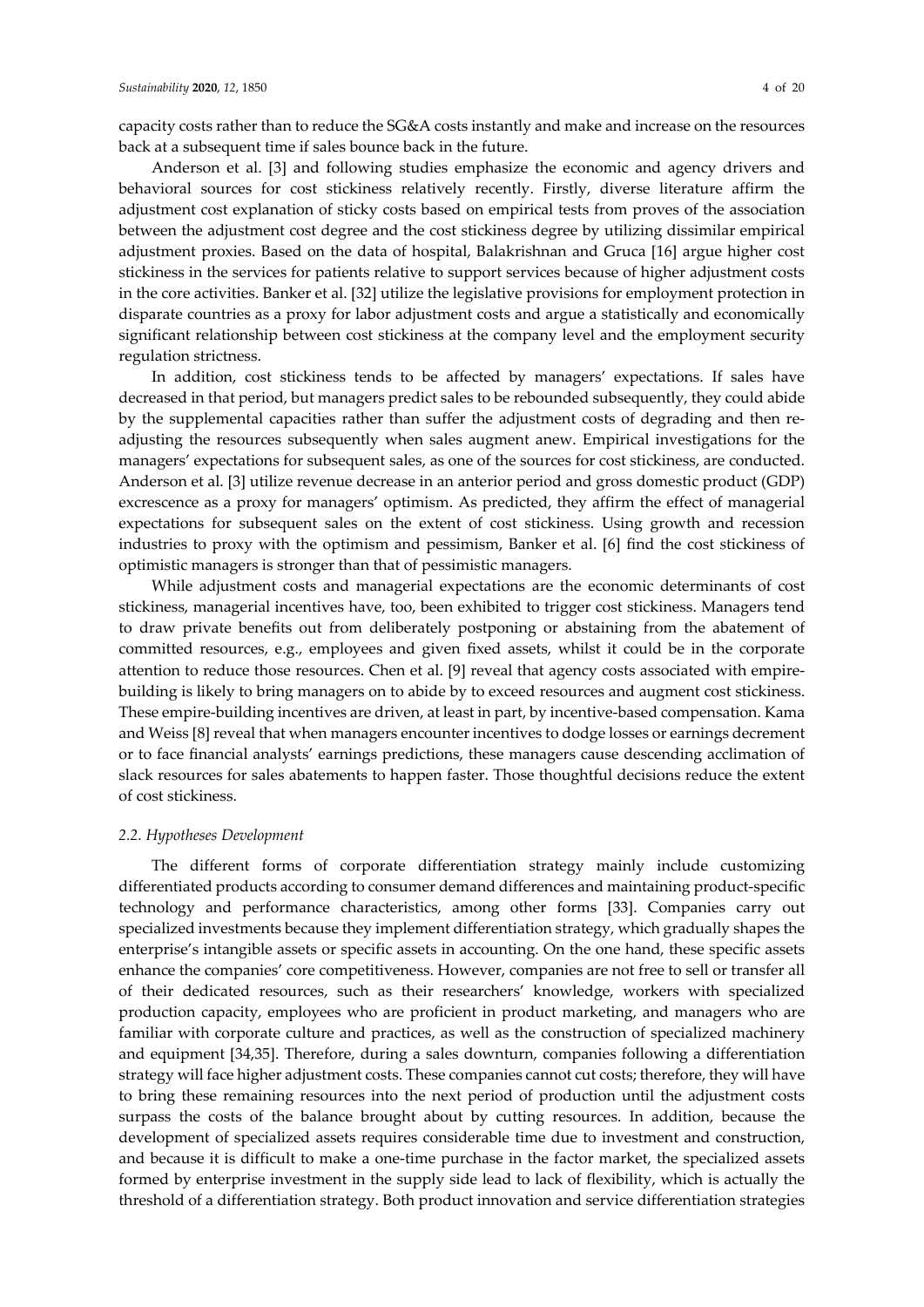require a large range of business cost adjustments. Once business shrinks and pre-research & development (R&D) investments cannot be efficiently digested, corporate cost control will be greatly impacted. When corporate sales decline, companies that choose differentiation strategy are faced with higher upward adjustment costs rather than cutting their investment, which means that companies following differentiation strategy may show higher cost stickiness than others.

The low-cost strategy reduces operating costs through the implementation of the effective scale, which makes costs lower than competitors' costs. Companies that choose a low-cost strategy will do more to control costs in order to provide their products and services at a low price. Porter [1] argues that companies must build efficient, large-scale production facilities, go all-out to reduce costs, tightly control costs, and manage R&D, service, marketing, and advertising expenses as well as other costs. Therefore, when current sales decline, a low-cost strategist tends to cut costs in a timely manner in order to maintain or increase its market share. Therefore, companies that choose a low-cost strategy have lower adjustment costs and a more flexible cost structure. In summary, when corporate sales decline, companies implementing differentiation strategy will maintain the remaining production capacity, while those with low-cost strategy will quickly cut investments or reduce costs. Therefore, we test the following hypothesis:

# **Hypothesis 1 (H1):** *Ceteris paribus, the cost stickiness of firms using a differentiation strategy, will be higher than that of firms using a low-cost strategy.*

The managerial expectation is generally divided into two states, optimism and pessimism. In the case of optimism, there may be two conditions. First, if future sales maintain growth and managerial expectation is optimistic, management will tend to expand the scale of production and increase the commitment to resources. Second, if the future sales volume declines, managers will consider this to be a temporary adjustment and will choose not to reduce a variety of committed resources because reducing committed resources will lead to higher adjustment costs [36]. As a result, cost stickiness is much higher when sales decline than when sales are meeting expectations. However, if sales continue to decline, managers will become pessimistic. Under such conditions, managers will significantly reduce investment and production capacity, which will lead to cost anti-stickiness. Therefore, our second hypothesis is:

# **Hypothesis 2 (H2):** *Ceteris paribus, managers' optimism will result in cost stickiness, while managers' pessimism will result in cost anti-stickiness.*

Since management expectations may affect cost stickiness, it is possible to adjust the relationship between corporate strategy and cost stickiness. Based on the two-period sales situation, we analyze managers' investment decision-making behavior in firms that use different types of strategy. First, assuming that sales in year *t*-1 increase, while sales in year *t* decrease, managers may still remain optimistic. In a firm using differentiation strategy, due to the characteristics of asset exclusivity and higher adjustment costs, managers will not reduce the scale of production but instead forward the excess production capacity to the next period. Therefore, companies that use differentiation strategy show higher cost stickiness than others. Firms that use low-cost strategy need to keep low adjustment costs and a flexible cost structure. In circumstances where manager expectations are optimistic, cost stickiness for companies using low-cost strategy will be much smaller than that of companies using differentiation strategy when current sales decline.

However, with two successive periods in which sales decline, managers may become pessimistic and may reduce the resources committed. Unlike in optimistic scenarios, in these pessimistic scenarios, companies that choose differentiation strategy will cut the excess capacity on a large scale. It is difficult to sell existing production capacity in a timely manner because asset exclusivity is too strong; in other words, valuable resources among companies that implement differentiation strategy may be less valuable for other businesses. Therefore, using differentiation strategy may lead to lowercost anti-stickiness. For companies that choose a low-cost strategy, their lower adjustment cost and cost structure will lead them to significantly reduce their resource investment in order to reduce costs.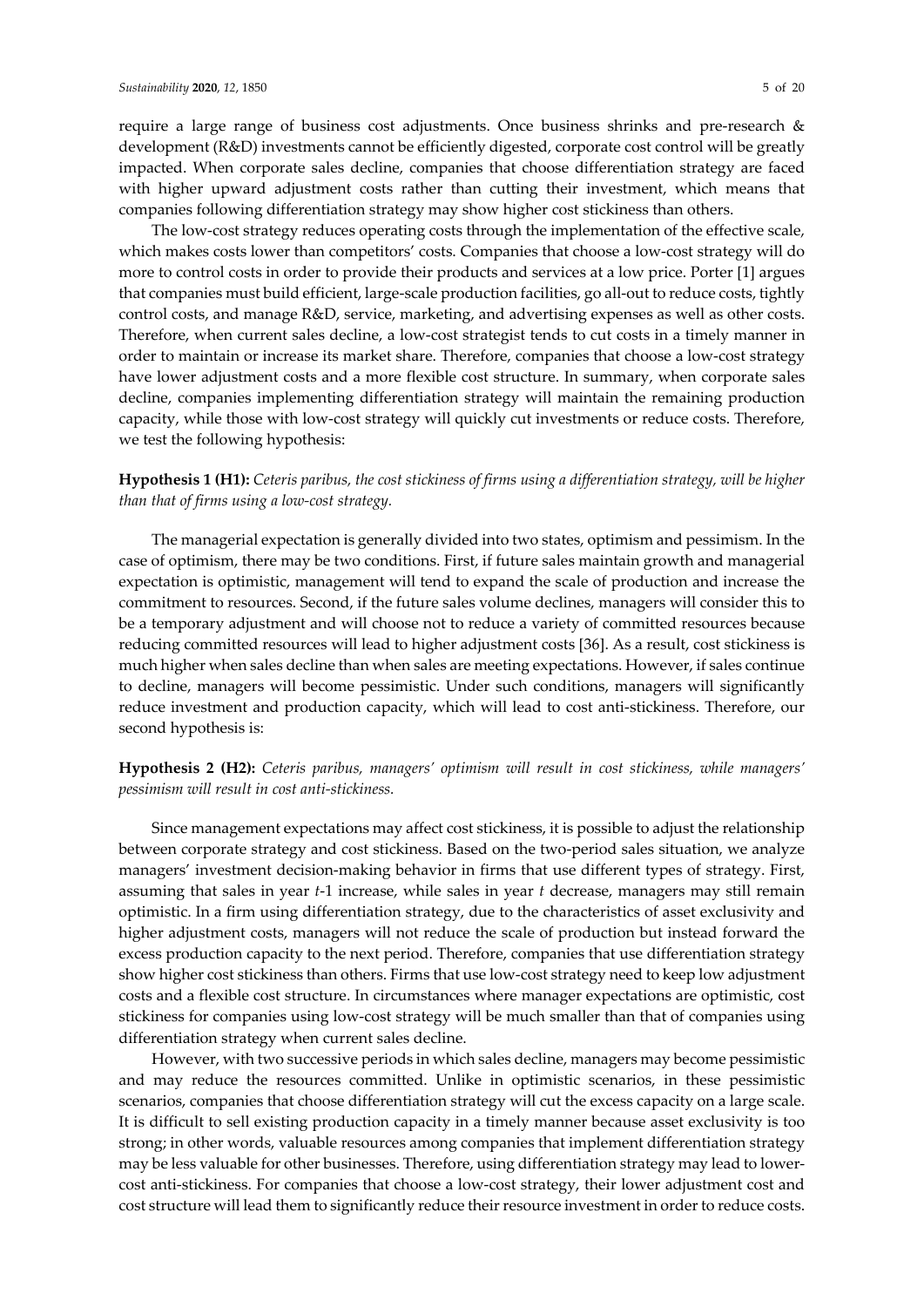Therefore, when managers have pessimistic expectations, companies that have chosen a low cost strategy will exhibit stronger cost anti-stickiness. Thus, we test the following hypothesis:

**Hypothesis 3 (H3):** *Ceteris paribus, if management is optimistic, firms that choose differentiation strategy have higher cost stickiness than those who choose low-cost strategies* **(H3a)***; Ceteris paribus, if management is pessimistic, firms that choose a low-cost strategy have higher cost anti-stickiness than those who choose a differentiation strategy* **(H3b)***.*

Heterogeneous ownership types deliver differential incentives for owners to make commitments in cost-controlling activities, since ownership type commands how these activities' benefits are augmented to owners [37–39], resulting in differential cost behaviors of companies with differential owners [40,41].

Agency cost is the main reason behind cost stickiness. We argue that the different agency costs between state-owned firms and non-state-owned firms in China will affect managers' decisions when facing demand uncertainty. Due to differences in the appointment of managers, performance contracts, and management's goals, there should be greater agency conflict in state-owned firms than in non-state-owned firms, which would, therefore, result in higher cost stickiness in the former than in the latter.

Additionally, state-owned firms have a more social responsibility and more protection for employees, which leads to an inelastic cost structure. To be specific, when implementing differential strategy, which requires specialized equipment and employees, managers in state-owned firms find it more difficult to cut down costs by layoffs or selling specialized equipment than managers in nonstate-owned firms do. Therefore, cost stickiness in the former is higher than in the latter. Holzhacker et al. [42] investigated the impact of fixed-price regulation on the cost structures in the healthcare industry and found that a change to fixed-price regulation imposes cost pressures and increases operational risk because the firms' revenue function is much less related to the cost function. In response, firms will make two broad changes to their cost structures. The first is to increase cost elasticity, and the second is to decrease the extent of cost asymmetry.

Our context of emerging market firms, particularly Chinese firms, is in line with Ramamurti and Hillemann's [43],  $(p. 40)$  argument that "[t]he government is not just another institution – it is a key institution that shapes many other institutions in the country…that affect the international competitiveness of firms" since these firms are responsive to cost elasticity and cost asymmetry. Therefore:

**Hypothesis 4 (H4):** *Ceteris paribus, compared to non-state-owned firms, a differentiation strategy in stateowned firms has more impact on cost stickiness.* 

#### **3. Research Methodology and Data**

#### *3.1. Econometrics Specification*

Most studies in the literature adopt the cost stickiness model developed by Anderson et al. [3], which is based on a piecewise-linear relation (A piecewise linear function is a function defined on an (possibly unbounded) interval of real numbers, in a way that there is a collection of intervals on each of which the function is an affine function [44]. An affine function represents vector-valued functions of the form, such as  $f(x_1,...,x_n)=A_1x_1+...+A_nx_n+b$  [45]. The coefficients can be scalars or dense or sparse matrices. The constant term is a scalar or a column vector.) between logarithm changes in costs and concurrent logarithm changes in sales.

$$
\ln\left(\frac{\cos t_t}{\cos t_{t-1}}\right) = \beta_0 + \beta_1 \ln\left(\frac{Re\,v_t}{Re\,v_{t-1}}\right) + \beta_2 \text{Dec} \cdot \ln\left(\frac{Re\,v_t}{Re\,v_{t-1}}\right) + \varepsilon_t \tag{1}
$$

where  $\ln(\frac{cost_t}{cost_{t-1}})$  is the logarithm change in costs of firm *i* in year *t*,  $\ln(\frac{Rev_t}{Rev_{t-1}})$  is the logarithm change in sales revenue, the cost is the sum of selling, general and administrative (SG&A) costs, and operating cost. *Rev* is the sales revenues of firm *i* in year *t*. *Dec* is a dummy variable taking the value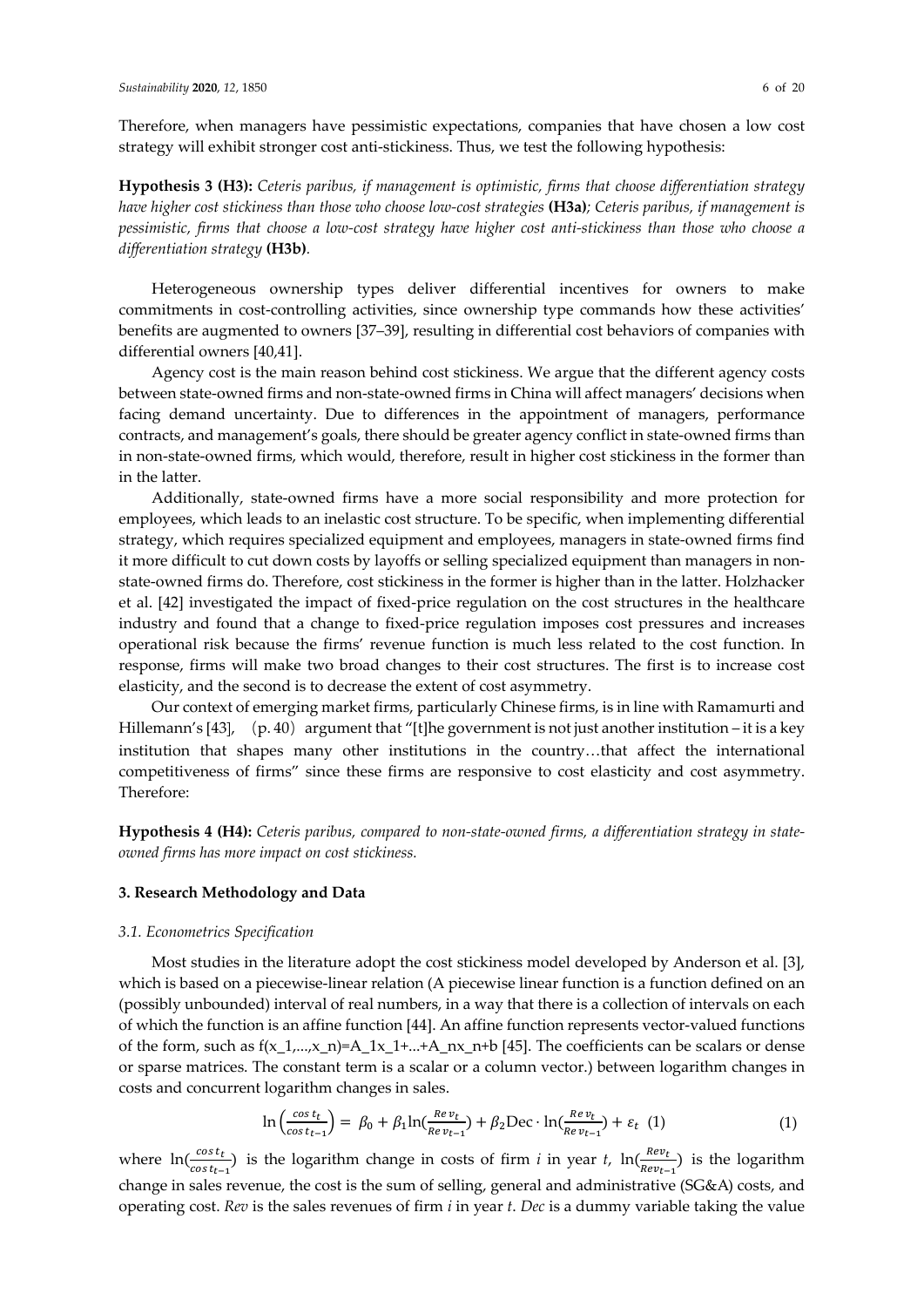The slope coefficient  $\beta$ 1 approximates the percentage change in costs for a one percent sales increase, characterizing the relative importance of variable costs. The coefficient β2 captures the degree of asymmetry in cost response to sales decreases versus increases. Therefore,  $(\beta1+\beta2)$ represents the extent of the change in costs with a one-unit decrease in sales. If a firm exhibits cost stickiness, β2 is expected to be negative because managers with optimistic expectations may not restrict slack resources as they believe the decreased sales will not last long, and the adjusted cost may exceed earnings due to the reduction of these slack resources. However, some companies with pessimistic managers may appear "anti-stickiness". When managers initially realize that sales are declining and are pessimistic about subsequent sales, they will significantly cut back on costs when sales decrease in the current period, which makes β2 positive.

To test our hypothesis H1 and H4, we modified model (1) by adding a strategy variable and other control variables. Anderson et al. [3] argue that the macroeconomic environment, denoted by the economic growth, as well as firm-specific characteristics such as asset intensity (ratio of total assets to sales revenue) and employee intensity (ratio of number of employees to sales revenue), will impact the degree of cost stickiness.

$$
\ln\left(\frac{\text{cost}_{t}}{\text{cost}_{t-1}}\right) = \beta_{0} + \beta_{1} \ln\left(\frac{\text{Rev}_{t}}{\text{Rev}_{t-1}}\right) + \beta_{2} \text{ Dec}_{t} \cdot \ln\left(\frac{\text{Rev}_{t}}{\text{Rev}_{t-1}}\right) + \beta_{3} \text{Strategy}_{t} \cdot \ln\left(\frac{\text{Rev}_{t}}{\text{Rev}_{t-1}}\right) + \beta_{4} \text{Dec}_{t} \cdot \ln\left(\frac{\text{Asset}_{t}}{\text{Rev}_{t}}\right) \cdot \ln\left(\frac{\text{Rev}_{t}}{\text{Rev}_{t-1}}\right) + \beta_{5} \text{Dec}_{t} \cdot \ln\left(\frac{\text{Rev}_{t}}{\text{Rev}_{t-1}}\right) \cdot \ln\left(\frac{\text{Env}_{t}}{\text{Rev}_{t-1}}\right) + \beta_{6} \text{Dec}_{t} \cdot \text{Suc\_Dec}_{t} \cdot \ln\left(\frac{\text{Rev}_{t}}{\text{Rev}_{t-1}}\right) + \beta_{7} \text{Dec}_{t} \cdot \text{GDP}_{t} \cdot \ln\left(\frac{\text{Rev}_{t}}{\text{Rev}_{t-1}}\right) + \varepsilon_{t}
$$
\n(2)

where Strategy<sub>t</sub> is the strategy position.  $\text{Asset}_t$ ,  $\text{Emp}_t$ , and  $\text{GDP}_t$  represent the total asset, the number of employees, and the growth rate of GDP in year *t*, respectively. Suc\_Dect is the successive sales revenue decrease for two years.

We also incorporate the strategy variable to investigate its indirect impact on the cost change for robustness as follows:

$$
\ln\left(\frac{\text{cost}_{t}}{\text{cost}_{t-1}}\right) = \beta_{0} + \beta_{1} \ln\left(\frac{\text{Rev}_{t}}{\text{Rev}_{t-1}}\right) + \beta_{2} \text{Strategy}_{t} + \beta_{3} \text{ Dec}_{t} \cdot \ln\left(\frac{\text{Rev}_{t}}{\text{Rev}_{t-1}}\right) + \beta_{4} \text{Dec}_{t}
$$
  
\n
$$
\cdot \text{Strategy}_{t} \cdot \ln\left(\frac{\text{Rev}_{t}}{\text{Rev}_{t-1}}\right) + \beta_{5} \text{Dec}_{t} \cdot \ln\left(\frac{\text{Asset}_{t}}{\text{Rev}_{t}}\right) \cdot \ln\left(\frac{\text{Rev}_{t}}{\text{Rev}_{t-1}}\right)
$$
  
\n
$$
+ \beta_{6} \text{Dec}_{t} \cdot \ln\left(\frac{\text{Rev}_{t}}{\text{Rev}_{t-1}}\right) \cdot \ln\left(\frac{\text{Emp}_{t}}{\text{Rev}_{t}}\right)
$$
  
\n
$$
+ \beta_{7} \text{Dec}_{t} \cdot \text{Suc\_Dec}_{t} \cdot \ln\left(\frac{\text{Rev}_{t}}{\text{Rev}_{t-1}}\right) + \beta_{8} \text{Dec}_{t} \cdot \text{GDP}_{t} \cdot \ln\left(\frac{\text{Rev}_{t}}{\text{Rev}_{t-1}}\right) + \varepsilon_{t}
$$
  
\n(3)

where  $\text{Dec}_t$  is a dummy variable and equals 1 if the sales revenue decreases in year  $t$  compared to  $t$ -1, and otherwise equals 0. Therefore,  $β1$  in formula (2) and  $β2$  in (3) measure the change of cost relative to the sales revenue increase of 1%; in other words, when sales increase by 1%, costs will rise by β1% in (1) or β2% in (2). (β1 +β2) represents the percentage of decrease in costs when sales decline 1 unit; when sales fall 1%, the costs go down ( $β1 + β2$ ) %. When costs exhibit stickiness, then  $β2$  > β1+β2 and β1 < 0; when costs exhibit anti-stickiness, then  $\beta$ 2 < β1+β2 and β1 > 0. Based on H1, β3 in the model (2) and  $\beta$ 4 in (3) capture the impact of strategy on cost stickiness. When these coefficients increase, the impact of differentiation strategy likewise increases. In that case, we expect these parameters to be negative. To test our H4, we divide the sample into two sub-samples, state-owned firms and non-state-owned firms. We then run regressions (2) and (3) within these two sub-samples and compare the magnitude of the main coefficients between them.

To test H2, H3a, and H3b, following Banker et al. [46], we construct a model to investigate the impact of strategy on cost stickiness under different managerial expectations: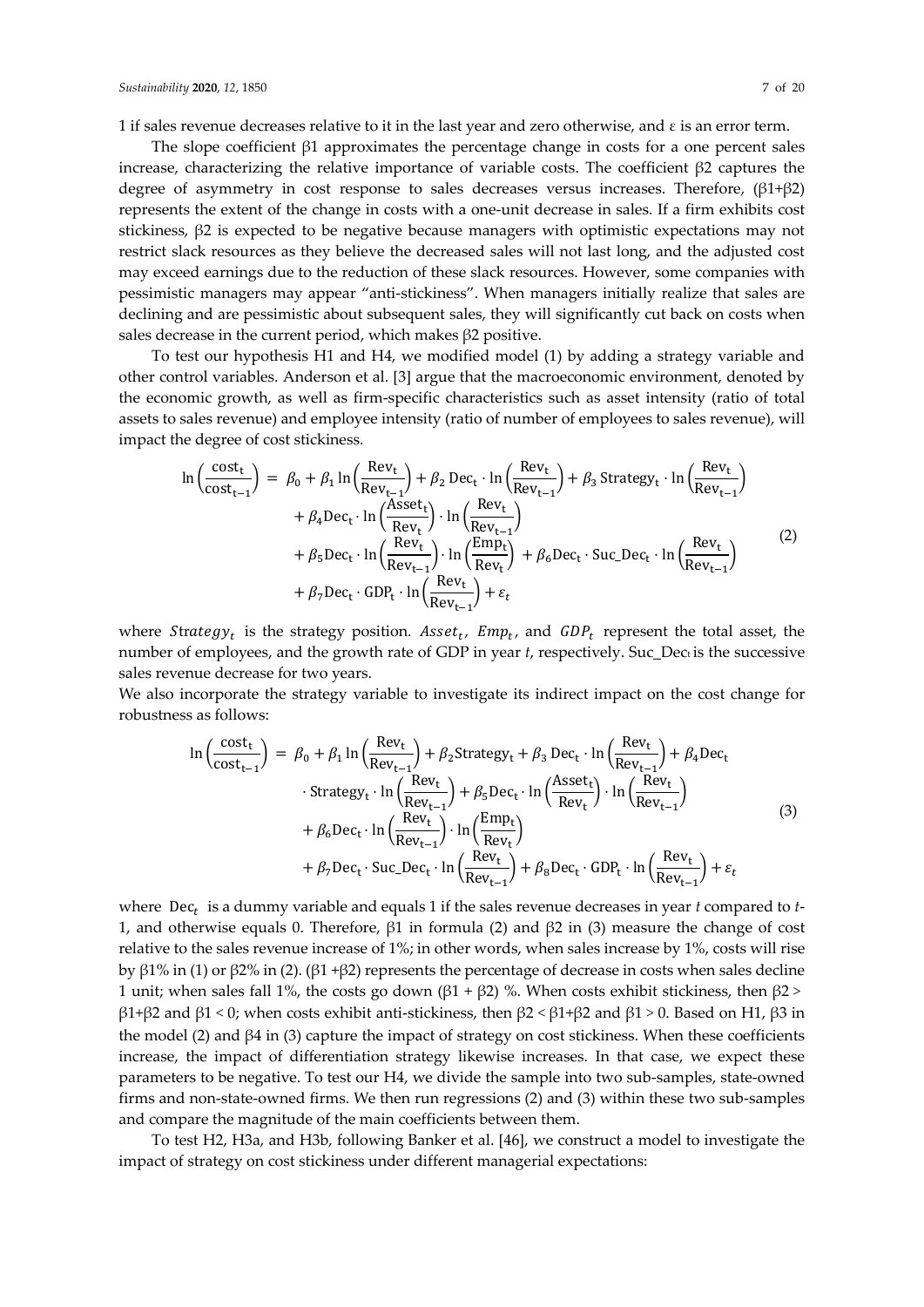$$
\ln\left(\frac{\text{cost}_{t}}{\text{cost}_{t-1}}\right) = \beta_0 + \beta_1^{Phrc} \cdot I_{t-1} \cdot \ln\left(\frac{\text{Rev}_{t}}{\text{Rev}_{t-1}}\right) + \beta_2^{Phrc} \cdot \text{Dec}_{t} \cdot I_{t-1} \cdot \ln\left(\frac{\text{Rev}_{t}}{\text{Rev}_{t-1}}\right) + \beta_3^{Phrc} \cdot \text{Dec}_{t} \cdot I_{t-1} \cdot \text{Strategy}_{t} \cdot \ln\left(\frac{\text{Rev}_{t}}{\text{Rev}_{t-1}}\right) + \beta_1^{PDec}
$$
  

$$
\cdot D_{t-1} \cdot \ln\left(\frac{\text{Rev}_{t}}{\text{Rev}_{t-1}}\right) + \beta_2^{PDec} \cdot \text{Dec}_{t} \cdot I_{t-1} \cdot \ln\left(\frac{\text{Rev}_{t}}{\text{Rev}_{t-1}}\right) + \beta_3^{PDec} \cdot \text{Dec}_{t} \cdot \text{Dec}_{t-1} \cdot \text{Strategy}_{t} \cdot \ln\left(\frac{\text{Rev}_{t}}{\text{Rev}_{t-1}}\right) + \varepsilon_t
$$
  
(4)

where I<sub>t-1</sub> and Dec<sub>t-1</sub> are dummy variables. I<sub>t-1</sub> equals 1 when sales increase in year t-1 and otherwise 0. Dec<sub>t-1</sub> takes the value 1 if sales decrease in year t-1 and otherwise 0. In model (4),  $β_1$ <sup>pInc</sup> captures the percentage of cost increase when sales go up 1% in an optimistic management scenario. (β<sub>1</sub>PInc + β<sub>2</sub>PInc) represents the percentage of cost decrease if sales decline 1 unit in an optimistic management scenario.  $\beta_1^{\text{PDnc}}$  measures the percentage of cost increase when sales increase 1% in a pessimistic management scenario. ( $\beta_1$ <sup>PDec</sup> +  $\beta_2$ <sup>PDec</sup>) represents the percentage of cost decrease if sales decline 1 unit in a pessimistic management scenario. H2 expects that a firm will exhibit cost stickiness if managers are optimistic about the future. Therefore, if  $\beta_1$ <sup>PInc</sup> > ( $\beta_1$ <sup>PInc</sup> + $\beta_2$ <sup>PInc</sup>), then  $\beta_2$ <sup>PInc</sup> < 0; in other words,  $\beta_2$ <sup>PInc</sup> is expected to be significantly negative while costs will appear anti-stickiness under a pessimistic scenario in which  $\beta_1^{\text{pDec}} < (\beta_1^{\text{pDec}} + \beta_2^{\text{pDec}})$  and then  $\beta_2^{\text{pDec}} > 0$  and  $\beta_2^{\text{pDec}}$  is expected to be significantly positive. If  $\beta_1^{\text{PInc}}$  and  $\beta_1^{\text{PDec}}$  are significantly positive, we anticipate  $\beta_1^{\text{PInc}} > \beta_1^{\text{PDec}}$ , which implies that the managers with different expectations about the future have different preferences regarding investment. Under H3a and H3b, we expect  $β_3$ <sup>PInc</sup> and  $β_3$ <sup>PDec</sup> to be significantly negative.

#### *3.2. Variables and Data*

#### 3.2.1. Variables

There are essentially two ways to measure the cost stickiness, a direct way, and an indirect way. The direct way was developed by Weiss [47] and adopted by Kama and Weiss [8], Balakrishnan et al. [48], and others. This method measures cost stickiness on a rolling basis as the difference between the mean of the quarterly cost function slope under upward adjustment made over quarters t-8 through t and the mean of the quarterly cost function slope under downward adjustments made over the same period. The stickiness measure reflects the difference between the rate of cost decreases for quarters with decreasing sales, and the rate of cost increases for quarters with increasing sales. If costs are sticky, meaning that they decrease less when sales fall than they increase when sales rise by equivalent amounts, then the stickiness variable will have a positive value, with a higher value representing stickier cost behavior.

However, most prior literature has adopted the indirect measurement of cost stickiness, which uses the percentage of cost change. Considering that cost change might vary with many other factors such as a managerial decision or cost management, we intend to use the percentage of the sale and administration cost change along with the percentage of operating cost change to measure cost stickiness.

The first dependent variable is a business strategy (Strategy). Existing literature identify business strategies using two main methods. The first method is the questionnaire that surveys corporate strategy. For example, Dess and Davis [49] used a questionnaire to identify a firm's strategy. On the other hand, some articles use existing data to construct an index that allows them to recognize a firm's strategy position. In our paper, following Bentley et al. [28], we construct a discrete Strategy composite measure, which proxies for the organization's business strategy. Higher Strategy scores represent companies with differentiation strategies and lower scores represent companies with low cost strategies. Similar to Bentley et al. [28], we utilize the following features for the composite measure for Strategy, i.e., first, "the ratio of research and development (R&D) to sales", second, "the ratio of employees to sales", third, "a historical growth measure (one-year percentage change in total sales)", fourth, "the ratio of marketing (SG&A) to sales", fifth, "a measure of employee fluctuations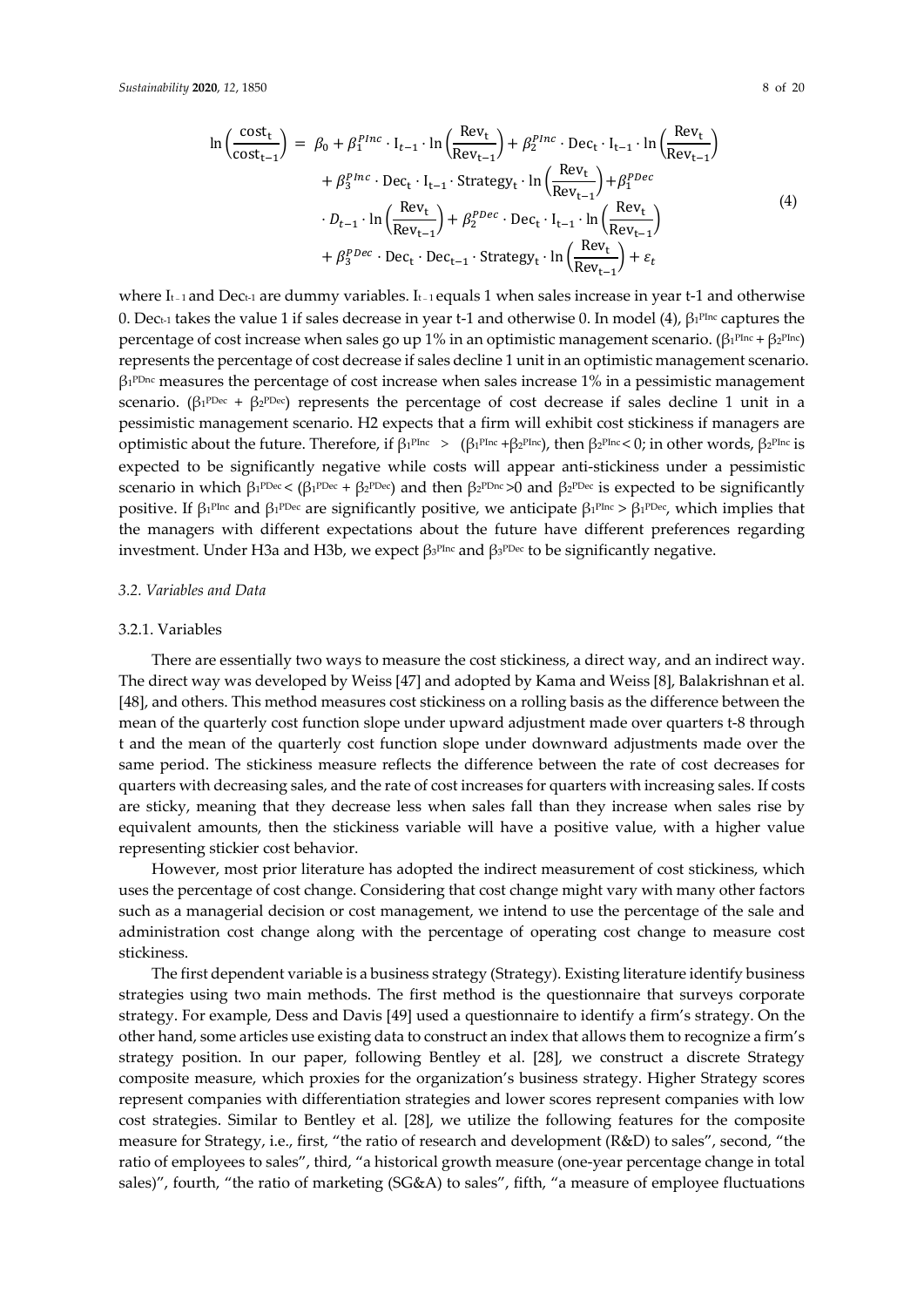(standard deviation of total employees)", and, sixth, "a measure of capital intensity (net PPE scaled by total assets)", respectively.

The second dependent variable is state-owned enterprises (SOEs). Following the literature such as Hall [40], Anderson et al. [3], the dummy variable SOE equivalent to 1 if the government owns a certain percentage of the firm's shares while 0 otherwise.

And then following the Anderson et al. [3], we use a dummy variable Dec that equals 1 if sales decrease in the current year and 0 otherwise to define the sales decrease and use Suc\_Dect which equals 1 if sales revenue declined in the preceding period; otherwise 0 to define the preceding sales revenue decline.

We, too, include control variables common in the literature which may affect the cost stickiness such as (1) China annual real growth rate (GDP) captured by the effect of macroeconomic growth, (2) employee intensity (Emp) represented by the ratio of the number of employees to sales revenue, (3) asset intensity (Cap) captured by the ratio of assets to sales revenue, (4) industrial effect (Indy) and year effect (Year). These control variables are commonly used in many studies, which indicate they have effects on cost stickiness. All the variables are defined in Table 1.

| Variable               |                                                  | <b>Variable Definition</b>                                                                                                           |  |  |
|------------------------|--------------------------------------------------|--------------------------------------------------------------------------------------------------------------------------------------|--|--|
| Independent            | $SGA_{\mathrm{i},t}$<br>$log(-)$<br>$SGA_{i,t-}$ | The logarithm of change in selling, general and administrative (SG&A) costs                                                          |  |  |
| variables              | $ln(Opex_t)$<br>$\langle$ Opex <sub>t-1</sub> )  | The logarithm of change in operating costs                                                                                           |  |  |
|                        | Strategy                                         | Bentley, Omer and Sharp's [28] strategy measures                                                                                     |  |  |
| Dependent<br>variables | $\ln(\frac{Re v_t}{Re v_{t-1}})$                 | Logarithm of change in sales revenue                                                                                                 |  |  |
|                        | Dect                                             | Dummy variable, equals 1 when the sales of a firm in year t decrease compared to the<br>sales in the prior year $t-1$ ; otherwise, 0 |  |  |
|                        | Suc Dect                                         | Dummy variable, equals 1 for firm-year observations when sales revenue declined in<br>the preceding period; otherwise, 0.            |  |  |
|                        | <b>SOEs</b>                                      | Dummy variable SOE equals 1 if the government owns a certain percentage of the<br>firm's shares, while 0 otherwise.                  |  |  |
|                        | Emp                                              | Defined as the ratio of the number of employees to sales revenue                                                                     |  |  |
| Control                | Cap                                              | Defined as the ratio of the total assets to sales revenue.                                                                           |  |  |
| variables              | GDP                                              | Defined as the annual growth rate of China's real gross domestic product                                                             |  |  |
|                        | <b>IND</b>                                       | Industrial dummy variable for 72 three-digit SIC industries                                                                          |  |  |

**Table 1.** Variable definitions.

#### 3.2.2. Sample Selection and Data Sources

This paper uses annual data from the Wind database and the China Stock Market & Accounting Research (CSMAR) database nonfinancial listed firms for the years 2002–2015. In line with Borisova et al. [50], the present paper defines direct state ownership to involve ownership by provincial or municipal governments, such as non-central government entities, and entities built-up particularly to maneuver the central government's funds. In doer to secure the accurateness and validity for our data, we collect information regarding the companies' state shareholders from annual reports as well as websites. The verification proceeding spans all available annual reports for all the firms. If there is no information regarding corporate shareholders, this paper depends on the CSMAR data. Following Anderson et al. [51] and Banker et al. [52], the paper delete firm-year data s with missing, zero, or negative values for revenues, labor costs and total assets, as well as firms with sales increase greater than 50% or decrease more than 33%, since such large changes may indicate mergers and divestitures [52]. Moreover, we delete firms with missing values regarding state ownership and require that firms utilize the same reporting standard within two previous years. Lastly, continuous variables are winsorized at the 1% and 99% levels. As a result, lastly, we obtain 20,945 firm-year observations.

Table 2 reports the descriptive statistics of our main variables. The average SG&A (Selling, General and Administrative Expenses) cost is 17.54% of sales, with a standard deviation of 18.29% and a median of 12.68%. The average operating cost is 92.35% of sales revenue, with a standard deviation of 19.92% and a median of 92%. Average Dec is 0.265, which implies that 26.5% of firms' sales experiences decrease while most firms gain an increase in sales between Year 2002 and 2015.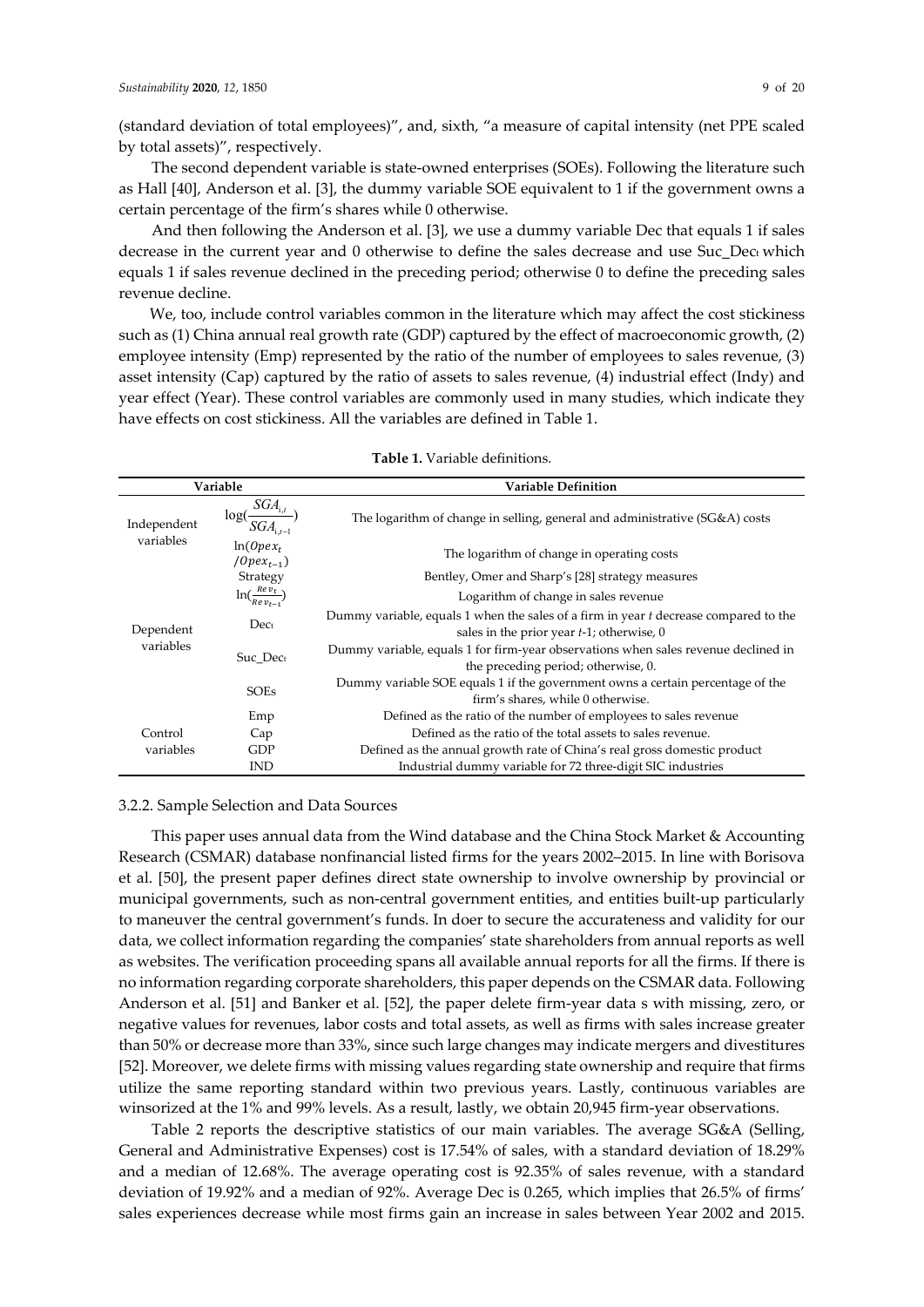The average strategy score is 18 (the maximum is 30 and the minimum equals 6), indicating that most companies choose differentiation strategy.

| Variable                                         | Mean  | <b>P50</b> | Sd     | Min      | Max      |
|--------------------------------------------------|-------|------------|--------|----------|----------|
| Sales revenue                                    | 64.80 | 11.50      | 585.00 | 0.00     | 28400.00 |
| Selling, general, and administrative costs       | 5.36  | 1.40       | 34.40  | 0.01     | 1480.00  |
| Operating costs                                  | 58.00 | 10.20      | 504.00 | 0.02     | 25600.00 |
| SG&A costs as a percentage of sales revenue      | 17.54 | 12.68      | 18.29  | 1.664    | 131.2    |
| Operating costs as a percentage of sales revenue | 92.35 | 92         | 19.92  | 47.22    | 212.5    |
| $Re v_t$<br>$\ln(\frac{1}{Re}v_{t-1})$           | 0.128 | 0.122      | 0.346  | $-1.121$ | 1.55     |
| $SGA_{i,t}$<br>log(<br>$SGA_{\text{i},t-1}$      | 0.145 | 0.135      | 0.317  | $-0.997$ | 1.343    |
| $ln(Opex_t/Opex_{t-1})$                          | 0.139 | 0.128      | 0.32   | $-0.978$ | 1.398    |
| Strategy                                         | 18    | 18         | 4.596  | 6        | 30       |
| Dec                                              | 0.265 | $\Omega$   | 0.441  | $\theta$ | 1        |

**Table 2.** Descriptive statistics

Note: Sales and SG&A costs are in millions of RMB.

#### **4. Empirical Results**

We first investigate the effect of strategy on cost stickiness. We regress our model using two alternative dependent variables: SA&G and Cost. In Table 3, we estimate three different models using the GLS method (In order to avoid estimation biases, we used the generalized least squares (GLS) regression [53] to examine our hypotheses regarding the pattern of the data. Our data have the pattern of a time-series database, which violates the traditional ordinary least squares (OLS) assumptions, including homoscedasticity and no autocorrelation of the error term assumption [54]. In this case, OLS and weighted least squares can be statistically inefficient or even inferred misleading). The results are listed in Column I through Column III. The estimated result in Column I is based on the model used by Anderson et al. [3], which shows a β1 of 0.427 and a β2 of −0.211. The results are similar to Anderson et al. [3], Zheng and Hao [55], and Lei et al. [56]. Its economic meaning is that SA&G costs will increase by 43.7% when sales are up 1%, while they decrease only by 21.6% (equals 43.7% minus 21.1%) when sales are down 1%. The results in Column II and III are for Models (2) and (3). The strategy coefficient  $\beta$ 3 is -0.015 and -0.012, both significant at 5% and 10%, respectively. This supports our first hypothesis that cost stickiness increases with the level of a differentiation strategy. We further regress Models (2) and (3) using fixed effects regression (A fixed effects regression model is a statistical model in which the model parameters are fixed or non-random quantities [57]. Random effects and mixed regression models in which all or some of the model parameters are considered as random variables are contrasting with this fixed effect regression model [57]) in Column IV and V. The results are similar to GLS estimates, but the coefficients are slightly smaller. The cost stickiness coefficient β2 is -0.359 and -0.430, both significant at 5% and 10%, respectively. The strategy coefficient β3 is −0.017 and −0.015, both significant at 1%. Once again, these results support H1. In this study, the GLS and fixed effects regression procedures were performed in STATA 15 by using the program's xt family of commands, which are suitable for handling longitudinal panel data.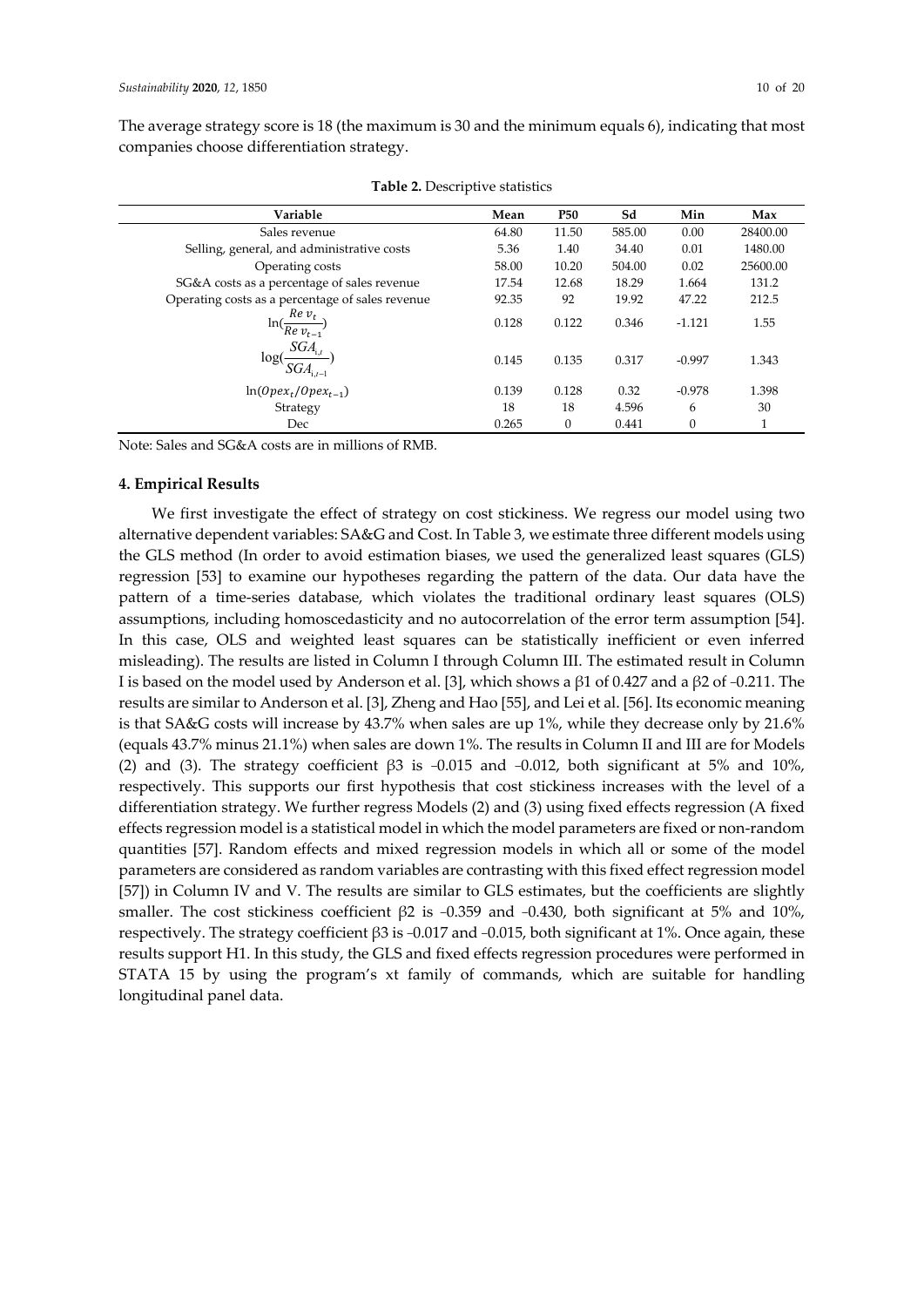| D.V                 |             | <b>GLS</b>   |             |             | <b>Fixed Effects</b> |  |  |
|---------------------|-------------|--------------|-------------|-------------|----------------------|--|--|
|                     |             | $\mathbf{I}$ | Ш           | IV          | $\mathbf{V}$         |  |  |
|                     | $0.427***$  | $0.413***$   | $0.409***$  | $0.423***$  | $0.418***$           |  |  |
| $Ln(Revt/Revt-1)$   | (26.66)     | (47.00)      | (45.93)     | (42.69)     | (41.20)              |  |  |
|                     | $-0.211***$ | $-0.377*$    | $-0.434**$  | $-0.359*$   | $-0.430*$            |  |  |
| Dec*Ln(Revt/Revt-1) | $(-7.66)$   | $(-1.79)$    | $(-2.06)$   | $(-1.75)$   | $(-1.85)$            |  |  |
| Dec*Stategy *       |             | $-0.015***$  | $-0.012***$ | $-0.017***$ | $-0.015***$          |  |  |
| $Ln(Revt/Revt-1)$   |             | $(-4.25)$    | $(-3.32)$   | $(-4.52)$   | $(-3.76)$            |  |  |
| Dec*Asset*          |             | $-0.036**$   | $-0.037***$ | $-0.042***$ | $-0.043***$          |  |  |
| $Ln(Revt/Revt-1)$   |             | $(-2.57)$    | $(-2.66)$   | $(-2.67)$   | $(-2.72)$            |  |  |
| Dec*Emp*            |             | $-0.037***$  | $-0.038***$ | $-0.035***$ | $-0.038***$          |  |  |
| $Ln(Revt/Revt-1)$   |             | $(-3.04)$    | $(-3.11)$   | $(-2.62)$   | $(-2.80)$            |  |  |
| Dec*Suc_Dec*        |             | $0.112***$   | $0.112***$  | $0.125***$  | $0.127***$           |  |  |
| $Ln(Revt/Revt-1)$   |             | (4.89)       | (4.91)      | (5.09)      | (5.16)               |  |  |
| Dec*Gdp             |             | $-0.001*$    | $-0.001*$   | $-0.001*$   | $-0.001*$            |  |  |
|                     |             | $(-1.71)$    | $(-1.77)$   | $(-1.79)$   | $(-1.76)$            |  |  |
| Strategy            |             |              | $0.001***$  |             | $0.002**$            |  |  |
|                     |             |              | (3.07)      |             | (2.45)               |  |  |
| $_{\rm cons}$       | $0.077***$  | $0.084***$   | $0.059***$  | $0.074***$  | $0.036**$            |  |  |
|                     | (24.80)     | (25.78)      | (6.71)      | (20.30)     | (2.29)               |  |  |
| N                   | 20945       | 20945        | 20945       | 20945       | 20945                |  |  |
| $r2_a$              | 0.154       | 0.160        | 0.160       | 0.036       | 0.036                |  |  |
| Industries effect   | No          | No           | No          | Yes         | Yes                  |  |  |
| Year effect         | No          | No           | No          | Yes         | Yes                  |  |  |

**Table 3.** The relationship between strategy position and cost stickiness: using the logarithm of the change in SG&A (Selling, General and Administrative Expenses) as a dependent variable.

Notes: t-statistics in parentheses. \*, \*\*, \*\*\* indicate significance at 10%, 5%, and 1% levels, respectively, in two-tailed tests. The sample is collected from China Stock Market & Accounting Research (CSMAR) database from 2002–2015 winsorized at the 1% and 99%. The industries effect means industry-fixed effects (with industry dummies). Following the previous literature such as Banker and Chen [22], Kitching et al. [58], Li and Zheng [59], and Prabowo et al. [60], we use the Standard Industrial Classification (SIC) to control for industry effects on firms' cost behavior across all firms in each industry. To be specific, the SIC3 industry classification used for industry fixed effects is based on three-digit SIC codes. Seventy-two industries in total are controlled across all models such as A01 professional technical service industry, B11 agriculture, C22 furniture manufacturing, E48 power, heat production and supply industry, and so on. Also, the dependent variable is the logarithm of change in SG&A (Selling, General and Administrative Expenses). Three different models are estimated using the generalized least squares (GLS) regression method, and the results are listed in Column Ⅰ through Ⅲ. To handle fixed effects, we further regress Models Ⅱ and III using generalized least squares (GLS) and fixed effects regression with the results in Columns Ⅳ and Ⅴ.

Model **I**: 
$$
\ln \left( \frac{\cos t_t}{\cos t_{t-1}} \right) = \beta_0 + \beta_1 \ln \left( \frac{Re \, v_t}{Re \, v_{t-1}} \right) + \beta_2 \operatorname{Dec} \cdot \ln \left( \frac{Re \, v_t}{Re \, v_{t-1}} \right) + \varepsilon_t \tag{5}
$$

$$
\text{Model II: } \ln\left(\frac{\text{cost}_{t}}{\text{cost}_{t-1}}\right) = \beta_0 + \beta_1 \ln\left(\frac{\text{Rev}_{t}}{\text{Rev}_{t-1}}\right) + \beta_2 \text{ Dec}_{t} \cdot \ln\left(\frac{\text{Rev}_{t}}{\text{Rev}_{t-1}}\right) + \beta_3 \text{Strategy}_{t} \cdot \ln\left(\frac{\text{Rev}_{t}}{\text{Rev}_{t-1}}\right) + \beta_4 \text{Dec}_{t} \cdot \ln\left(\frac{\text{Aset}_{t}}{\text{Rev}_{t}}\right) \cdot \ln\left(\frac{\text{Rev}_{t}}{\text{Rev}_{t-1}}\right) + \beta_5 \text{Dec}_{t} \cdot \ln\left(\frac{\text{Rev}_{t}}{\text{Rev}_{t-1}}\right) + \beta_6 \text{Dec}_{t} \cdot \text{Suc\_Dec}_{t} \cdot \ln\left(\frac{\text{Rev}_{t}}{\text{Rev}_{t-1}}\right) + \beta_7 \text{Dec}_{t} \cdot \text{GDP}_{t} \cdot \ln\left(\frac{\text{Rev}_{t}}{\text{Rev}_{t-1}}\right) + \varepsilon_t \tag{6}
$$

Model III: 
$$
\ln\left(\frac{\text{cost}_{t}}{\text{cost}_{t-1}}\right) = \beta_0 + \beta_1 \ln\left(\frac{\text{Rev}_{t}}{\text{Rev}_{t-1}}\right) + \beta_2 \text{Strategy}_{t} + \beta_3 \text{ Dec}_{t} \cdot \ln\left(\frac{\text{Rev}_{t}}{\text{Rev}_{t-1}}\right) + \beta_4 \text{Dec}_{t} \cdot \text{Strategy}_{t} \cdot \ln\left(\frac{\text{Rev}_{t}}{\text{Rev}_{t-1}}\right) + \beta_5 \text{Dec}_{t} \cdot \ln\left(\frac{\text{Asev}_{t}}{\text{Rev}_{t}}\right) \cdot \ln\left(\frac{\text{Rev}_{t}}{\text{Rev}_{t-1}}\right) + \beta_6 \text{Dec}_{t} \cdot \ln\left(\frac{\text{Rev}_{t}}{\text{Rev}_{t}}\right) + \beta_7 \text{Dec}_{t} \cdot \text{Suc\_Dec}_{t} \cdot \ln\left(\frac{\text{Rev}_{t}}{\text{Rev}_{t-1}}\right) + \beta_8 \text{Dec}_{t} \cdot \text{GDP}_{t} \cdot \ln\left(\frac{\text{Rev}_{t}}{\text{Rev}_{t-1}}\right) + \epsilon_t
$$
 (7)

Considering that SA&G costs fall under the category of period expenses that are sensitive to the volume of business activities, we then re-examine the association between strategy position and cost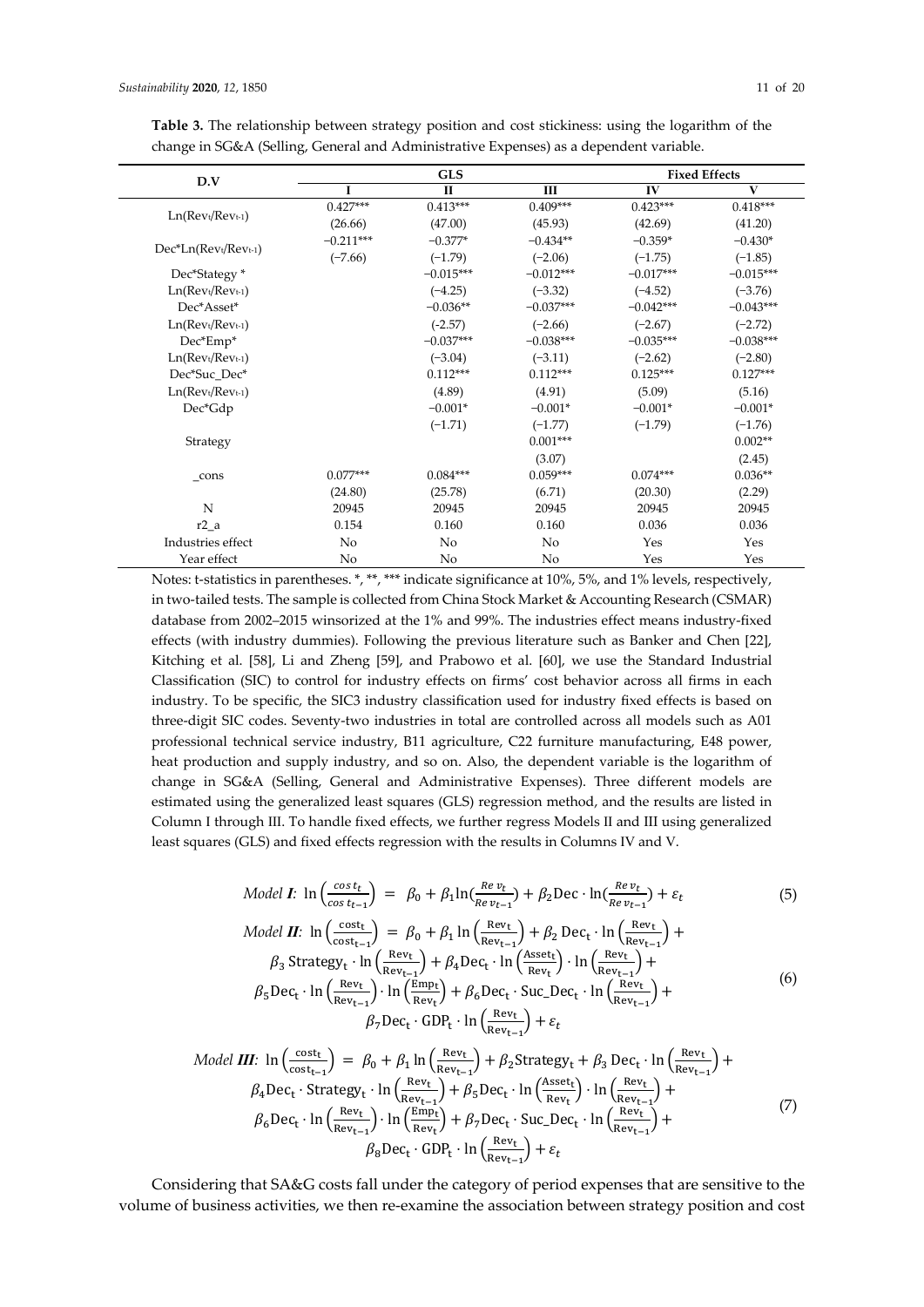stickiness of Model (2) and Model (3) using the logarithm of operating costs as the dependent variable. We use both GLS and fixed effect regressions and report our results in Table 4. The coefficient of strategy is -0.008 and -0.01, both significant at 5% under GLS regression. The coefficient becomes slightly smaller at -0.012 and -0.013, respectively. Both are significant at 1%. These results imply that the differentiation strategy in the first quartile is 7.2% (0.012  $*$  6 = 0.072) in Column IV, or 7.8% (0.013 \* 6 = 0.078) in Column Ⅴ, greater than in the third quartile. The difference in cost stickiness between the first quartile and the third quartile is up to 0.288 (equals 0.012 \* 24) in column Ⅳ, or 0. 312 (0.013 \* 24) in Column V, which further supports our first hypothesis. The signs of other variables are consistent with those in Table 3.

**Table 4.** The relationship between strategy position and cost stickiness: using the logarithm of the change in the operating costs as a dependent variable.

| D.V                  |             | <b>GLS</b>     | <b>Fixed Effects</b> |             |             |
|----------------------|-------------|----------------|----------------------|-------------|-------------|
|                      | $\mathbf I$ | $\Pi$          | Ш                    | IV          | V           |
|                      | $0.872***$  | $0.858***$     | $0.860***$           | $0.859***$  | $0.861***$  |
| $Ln(Revt/Revt-1)$    | (104.22)    | (93.06)        | (95.65)              | (91.01)     | (92.25)     |
|                      | $-0.117***$ | $-0.646***$    | $-0.621***$          | $-0.731***$ | $-0.702***$ |
| Dec*Ln(Revt/Revt-1)  | $(-6.75)$   | $(-3.02)$      | $(-2.91)$            | $(-3.23)$   | $(-3.10)$   |
| Dec*Stategy *        |             | $-0.008**$     | $-0.010**$           | $-0.012***$ | $-0.013***$ |
| $Ln(Revt/Revt-1)$    |             | $(-2.19)$      | $(-2.45)$            | $(-2.90)$   | $(-3.09)$   |
| Dec*Asset*           |             | $-0.035**$     | $-0.034**$           | $-0.030$    | $-0.029$    |
| $Ln(Revt/Revt-1)$    |             | $(-2.01)$      | $(-1.98)$            | $(-1.60)$   | $(-1.58)$   |
| Dec*Emp*             |             | $-0.061***$    | $-0.061***$          | $-0.071***$ | $-0.070***$ |
| $Ln(Revt/Revt-1)$    |             | $(-4.68)$      | $(-4.66)$            | $(-5.08)$   | $(-5.02)$   |
| Dec*Suc_Dec*         |             | $-0.045*$      | $-0.045*$            | $-0.027$    | $-0.028$    |
| $Ln(Rev t/ Rev t-1)$ |             | $(-1.89)$      | $(-1.90)$            | $(-1.15)$   | $(-1.18)$   |
| Dec*Gdp              |             | $-0.000***$    | $-0.000***$          | $-0.000$    | $-0.000$    |
|                      |             | $(-3.05)$      | $(-3.01)$            | $(-1.08)$   | $(-1.06)$   |
| Strategy             |             |                | $-0.001***$          |             | $-0.001*$   |
|                      |             |                | $(-2.69)$            |             | $(-1.81)$   |
| cons                 | $0.019***$  | $0.027***$     | $0.038***$           | $0.024***$  | $0.039***$  |
|                      | (12.39)     | (13.82)        | (7.94)               | (10.62)     | (4.42)      |
| ${\bf N}$            | 20947       | 20945          | 20945                | 20945       | 20945       |
| $r2_a$               | 0.806       | 0.813          | 0.813                | 0.805       | 0.805       |
| Industries effect    | No          | N <sub>o</sub> | No                   | Yes         | Yes         |
| Year effect          | No          | No             | No                   | Yes         | Yes         |

Notes: t-statistics in parentheses. \*, \*\*, \*\*\* indicate significance at 10%, 5%, and 1% levels, respectively, in two-tailed tests. The sample is collected from CSMAR database from 2002–2015 winsorized at the 1% and 99%.

The dependent variable is the logarithm of the change in operating costs. Three different models are estimated using the GLS regression method and the results are presented in Column Ⅰ through Ⅲ. To handle fixed effects, we further regress Models Ⅱ and III using GLS and fixed effects regression with results reported in Column Ⅳ and Ⅴ.

$$
Model \ L: \ \ln\left(\frac{\cos t_t}{\cos t_{t-1}}\right) = \ \beta_0 + \beta_1 \ln\left(\frac{Re \ v_t}{Re \ v_{t-1}}\right) + \beta_2 \text{Dec} \cdot \ln\left(\frac{Re \ v_t}{Re \ v_{t-1}}\right) + \varepsilon_t \tag{8}
$$

Model II: 
$$
\ln\left(\frac{\text{cost}_{t}}{\text{cost}_{t-1}}\right) = \beta_0 + \beta_1 \ln\left(\frac{\text{Rev}_{t}}{\text{Rev}_{t-1}}\right) + \beta_2 \text{ Dec}_{t} \cdot \ln\left(\frac{\text{Rev}_{t}}{\text{Rev}_{t-1}}\right) + \beta_3 \text{ Strategy}_{t} \cdot \ln\left(\frac{\text{Rev}_{t}}{\text{Rev}_{t-1}}\right) + \beta_4 \text{Dec}_{t} \cdot \ln\left(\frac{\text{Asev}_{t}}{\text{Rev}_{t}}\right) \cdot \ln\left(\frac{\text{Rev}_{t}}{\text{Rev}_{t-1}}\right) + \beta_5 \text{Dec}_{t} \cdot \ln\left(\frac{\text{Rev}_{t}}{\text{Rev}_{t-1}}\right) + \beta_6 \text{Dec}_{t} \cdot \text{Suc}_{t} \cdot \ln\left(\frac{\text{Rev}_{t}}{\text{Rev}_{t-1}}\right) + \beta_7 \text{Dec}_{t} \cdot \text{GDP}_{t} \cdot \ln\left(\frac{\text{Rev}_{t}}{\text{Rev}_{t-1}}\right) + \varepsilon_t
$$
\n(9)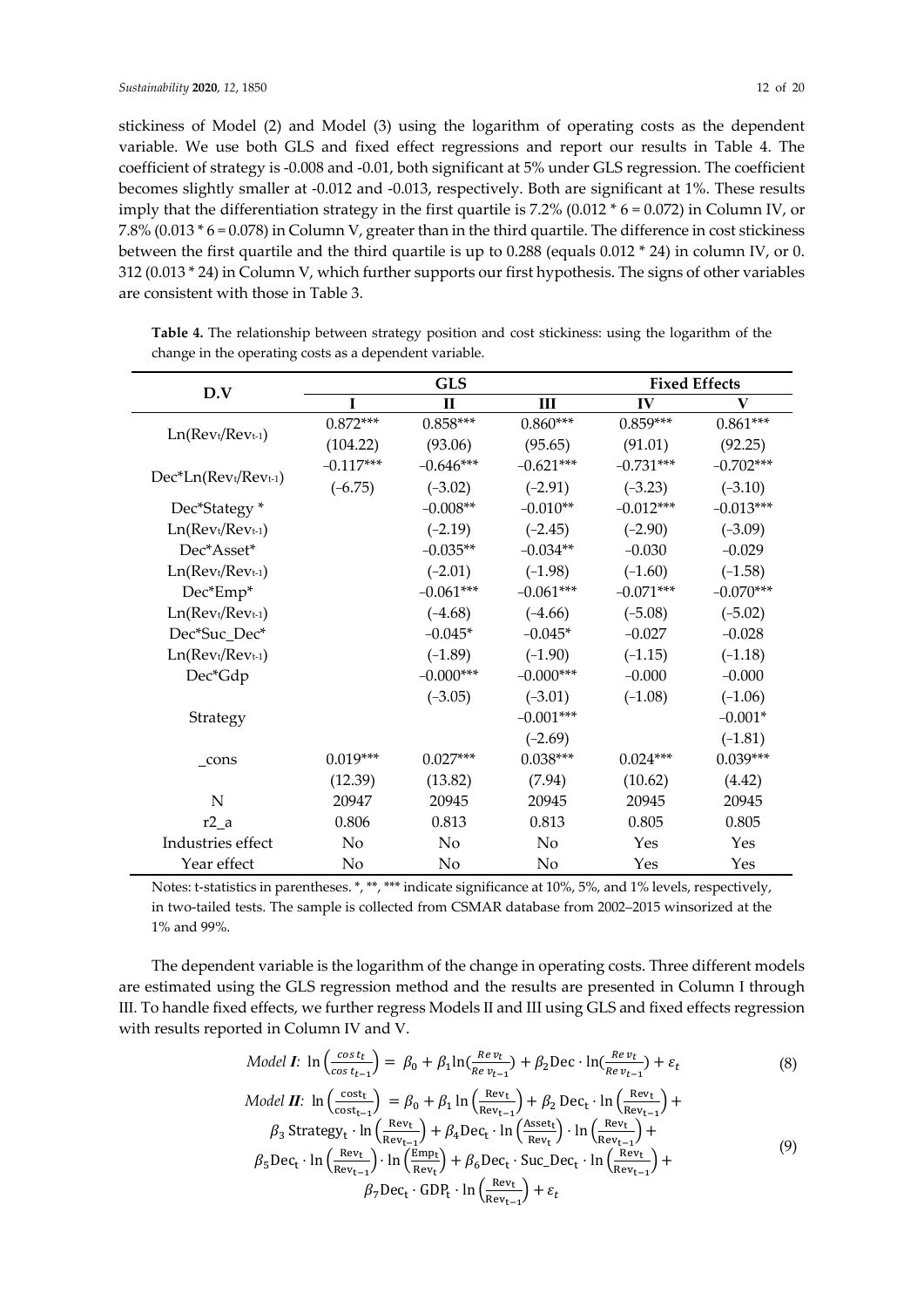Model III: 
$$
\ln\left(\frac{\text{cost}_{t}}{\text{cost}_{t-1}}\right) = \beta_0 + \beta_1 \ln\left(\frac{\text{Rev}_{t}}{\text{Rev}_{t-1}}\right) + \beta_2 \text{Strategy}_{t} + \beta_3 \text{ Dec}_{t} \cdot \ln\left(\frac{\text{Rev}_{t}}{\text{Rev}_{t-1}}\right) + \beta_4 \text{Dec}_{t} \cdot \text{Strategy}_{t} \cdot \ln\left(\frac{\text{Rev}_{t}}{\text{Rev}_{t-1}}\right) + \beta_5 \text{Dec}_{t} \cdot \ln\left(\frac{\text{Asev}_{t}}{\text{Rev}_{t}}\right) \cdot \ln\left(\frac{\text{Rev}_{t}}{\text{Rev}_{t-1}}\right) + \beta_6 \text{Dec}_{t} \cdot \ln\left(\frac{\text{Rev}_{t}}{\text{Rev}_{t}}\right) + \beta_7 \text{Dec}_{t} \cdot \text{Suc\_Dec}_{t} \cdot \ln\left(\frac{\text{Rev}_{t}}{\text{Rev}_{t-1}}\right) + \beta_8 \text{Dec}_{t} \cdot \text{GDP}_{t} \cdot \ln\left(\frac{\text{Rev}_{t}}{\text{Rev}_{t-1}}\right) + \epsilon_t
$$
\n(10)

We further conduct an empirical analysis of the relationship between managerial expectation and cost stickiness. To test our second hypothesis, we regress Model (5) with the logarithm change in SA&G costs as a dependent variable, using the GLS and fixed effect regressions, respectively. The results are reported in Column Ⅰ through Ⅲ in Table 5. The two types of managerial expectation coefficients are measured by the coefficient of  $\beta_1$ <sup>PInc</sup> (0.471, significant at 1%) and  $\beta_1$ <sup>PDec</sup> (0.365, significant at 1%), respectively. Costs increase 0.471%, with sales rising 1% under the optimistic scenario, while costs increase 0.365%, with sales rising 1% under the pessimistic scenario, which implies that marginal change in costs due to optimistic managers is 0.006% (0.471%–0.365%). Meanwhile,  $β<sub>2</sub><sup>Phc</sup>$  is -0.27, significant at 5%, and  $β<sub>2</sub><sup>PDec</sup>$  is 0.237, significant at 1%. Additionally, ( $β<sub>1</sub><sup>Phc</sup>$  $+β<sub>2</sub>P<sub>Inc</sub>$  = 0.2, which is (0.471–0.270), and (β<sub>1</sub>PDec + β<sub>2</sub>PDec) = 0.602, which is (0.365 + 0.237). The former means that costs decrease by 0.2% if sales decline 1% under the optimistic scenario, while the latter indicates that costs decline 0.602% if sales decrease 1% under the pessimistic scenario. Because ( $\beta_1$ PInc  $+\beta_2$ <sup>PInc</sup>) < ( $\beta_1$ <sup>PDec</sup> +  $\beta_2$ <sup>PDec</sup>) and  $\beta_2$ <sup>PInc</sup> < 0,  $\beta_2$ <sup>PDec</sup>> 0, optimistic managerial expectations will result in cost stickiness, while pessimistic managerial expectations will result in cost anti-stickiness. We reexamine the results with the logarithm of the change in operating costs as the dependent variables using GLS and fixed effect regressions. We find that  $\beta_2$ <sup>PInc</sup> equals -0.288 and -0.374, respectively and both are significant at 1% while  $\beta_2^{\text{pDec}}$  is 0.460 and 0.482, both significant at 1%, which furthers our second hypothesis.

|                                                      |             | $Ln(SGAt/SGAt-1)$ |             | Ln(OPECt/OPECt-1) |             |
|------------------------------------------------------|-------------|-------------------|-------------|-------------------|-------------|
| D.V                                                  | I           | $\mathbf{I}$      | Ш           | IV                | V           |
|                                                      | <b>OLS</b>  | <b>OLS</b>        | FE          | <b>OLS</b>        | FE          |
| $I_{t-1}$ *ln(Rev <sub>t</sub> /Rev <sub>t-1</sub> ) | $0.496***$  | $0.488***$        | $0.471***$  | $0.905***$        | $0.899***$  |
|                                                      | (30.9)      | (30.21)           | (26.27)     | (133.05)          | (117.92)    |
| $D_{t-1}$ *ln(Rev <sub>t</sub> /Rev <sub>t-1</sub> ) | $0.357***$  | $0.352***$        | $0.365***$  | $0.824***$        | $0.828***$  |
|                                                      | (15.89)     | (15.54)           | (15.71)     | (63.8)            | (62.61)     |
| $I_{t-1}$ * $D_t$ * $ln(Rev_t/Rev_{t-1})$            | $-0.313***$ | $-0.258**$        | $-0.270**$  | $-0.288***$       | $-0.374***$ |
|                                                      | $(-9.12)$   | $(-2.49)$         | $(-2.26)$   | $(-5.72)$         | $(-6.99)$   |
| $D_{t-1}$ * $D_t$ * $ln(Rev_t/Rev_{t-1})$            | $0.126***$  | $0.348***$        | $0.237***$  | $0.460***$        | $0.482***$  |
|                                                      | (3.41)      | (2.61)            | (3.6)       | (5.52)            | (5.36)      |
| $I_{t-1}$ * $D_t$ *Strategy*                         |             | $-0.029***$       | $-0.032***$ | $-0.019***$       | $-0.025***$ |
| $ln(Rev_t/Rev_{t-1})$                                |             | $(-5.58)$         | $(-5.43)$   | $(-6.73)$         | $(-8.39)$   |
| $D_{t-1}$ * $D_t$ *Stratgy*                          |             | $-0.022***$       | $-0.020***$ | $-0.028***$       | $-0.030***$ |
| $ln(Rev_t/Rev_{t-1})$                                |             | $(-3.51)$         | $(-2.88)$   | $(-6.43)$         | $(-6.35)$   |
| $_{\rm cons}$                                        | $0.073***$  | $0.076***$        | $0.073***$  | $0.020***$        | $0.020***$  |
|                                                      | (24.12)     | (24.63)           | (19.55)     | (14.31)           | (10.97)     |
| N                                                    | 20947       | 20947             | 20947       | 20947             | 20947       |
| $r2_a$                                               | 0.159       | 0.164             | 0.143       | 0.813             | 0.805       |
| Industries effect                                    | No          | No                | No          | Yes               | Yes         |
| Year effect                                          | No          | No                | No          | Yes               | Yes         |

**Table 5.** The relationship between strategy position, managerial expectation, and cost stickiness.

Notes: t-statistics in parentheses. \*, \*\*, \*\*\* indicate significance at 10%, 5%, and 1% levels, respectively, in two-tailed tests. We regress Model (5) with the the logarithmic change in SA&G costs as dependent variables using fixed effects regressions.

Next, we provide empirical analysis on the association between strategy position, cost stickiness and managerial expectations. Since managerial expectations affect cost stickiness, this may moderate the relationship between strategy position and cost stickiness. To test this hypothesis, we re-estimate the models and report the results in Table 5. The coefficient of  $I_{t-1}$ \*Dt\*strategy\*Ln (Revt/Revt-1),  $\beta_3$ <sup>plnc</sup>, is −0.029 and −0.032 in Column II and III, respectively, while the coefficient of  $I_{t-1}$ \*Dt\*Ln(Revt/Revt-1),  $β<sub>2</sub><sup>Phc</sup>$ , is –0.258 and –0.270, respectively. Therefore, the absolute value of ( $β<sub>3</sub><sup>Phc</sup> + β<sub>2</sub><sup>Phc</sup>$ ) is greater than the absolute value of  $\beta_2^{\text{plnc}}$ . These results imply that optimistic managerial expectations will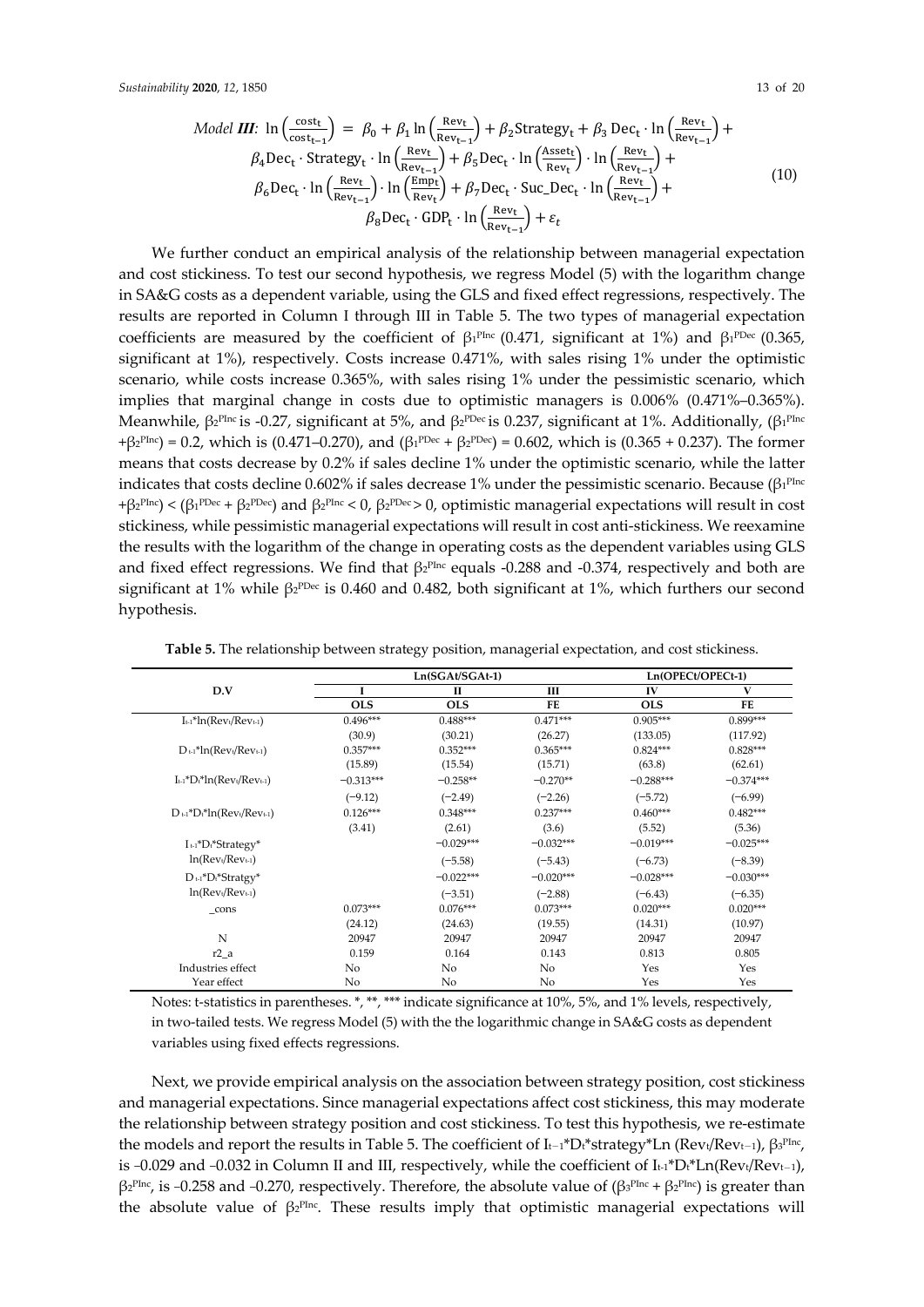strengthen cost stickiness with more differentiation, which supports H3a. When cost stickiness of a firm choosing a differentiation strategy is greater than that of a firm choosing cost leadership strategy, optimistic managers will view sales decreases as temporary adjustments, and thus they will be reluctant to cut back costs. Therefore, optimistic managerial expectations will increase cost stickiness.

In addition, the coefficient of D<sub>t-1</sub> \* D<sub>t</sub> \* Strategy \* Ln(Rev<sub>t</sub>/Rev<sub>t-1</sub>),  $\beta_3$ <sup>ppec</sup>, is -0.022 and -0.02 (significant at 1%), respectively.  $\beta_2^{\text{PDec}}$  is 0.348 and 0.237 in Column II and III, and  $(\beta_2^{\text{PDec}} + \beta_3^{\text{PDec}})$  is 0.326 and 0.217, respectively. These results indicate that pessimistic managerial expectations will decrease cost stickiness, which supports hypothesis H3b. Similarly, we test the results using the logarithm of the change in operating costs and the estimators in Column Ⅳ and Ⅴ, respectively. These results are consistent with our previously stated results. For example, β3PInc is -0.019 and -0.025 (both significant at 1%), while  $\beta_3^{\text{PDec}}$  is -0.028 and -0.030 (both significant at 1%). The results provide further robust evidence supporting H3b.

Finally, H4 argues that equity will affect cost stickiness under different strategies. To test this hypothesis, we divide the full sample into two sub-samples, state-owned, and non-owned firms. We run regressions using robust standard error based on model (2) and model (3), and the results are reported in Table 6. We want to test how equity affects the effect of differential strategy on cost stickiness; hence, we have to merge the equity data into the sample. Therefore, the value of the variable state is 1 when firms are state-owned and 0 if not. The equity data is only available from 2003 to 2014; therefore, our observations are reduced to 14,273, with 8,174 state-owned firms and 6,099 non-state-owned firms.

|                                    | I                        | $\mathbf{I}$ | Ш                     | IV         |
|------------------------------------|--------------------------|--------------|-----------------------|------------|
| D.V                                | <b>State-Owned Firms</b> |              | Non-State-Owned Firms |            |
| lnRev                              | $0.876***$               | 0.994***     | $0.818***$            | $0.975***$ |
|                                    | (87.61)                  | (121.58)     | (56.65)               | (92.79)    |
| Dec*Ln(Revt/Revt-1)                | $-0.625***$              | $-0.409***$  | $-0.918***$           | $-0.075$   |
|                                    | $(-4.33)$                | $(-3.01)$    | $(-4.67)$             | $(-0.45)$  |
| Dec*Stategy *<br>$Ln(Revt/Revt-1)$ | $-0.004**$               | $-0.003**$   | $-0.003*$             | $-0.002*$  |
|                                    | $(-2.85)$                | $(-2.92)$    | $(-1.82)$             | $(-1.81)$  |
| DecAssetInRev                      | $-0.039**$               | $-0.025*$    | $-0.039*$             | $-0.026**$ |
|                                    | $(-2.35)$                | (1.90)       | $(-2.01)$             | $(-2.11)$  |
| DecEmplnRev                        | $-0.043***$              | $-0.023**$   | $-0.073***$           | $-0.010*$  |
|                                    | $(-4.20)$                | $(-2.32)$    | $(-5.25)$             | $(-1.86)$  |
| DecSuclnRev                        | $0.039*$                 | $0.057***$   | $-0.029**$            | $-0.009$   |
|                                    | (1.87)                   | (3.00)       | $(-1.99)$             | $(-0.42)$  |
| DecGdp                             | $-0.001**$               | 0.001        | $-0.001**$            | $0.001*$   |
|                                    | $(-2.45)$                | (0.02)       | $(-1.98)$             | (1.78)     |
| Strategy                           |                          | $-0.001*$    |                       | $-0.001*$  |
|                                    |                          | $(-1.83)$    |                       | $(-1.88)$  |
| cons                               | $0.016***$               | 0.004        | $0.024***$            | 0.002      |
|                                    | (9.03)                   | (1.58)       | (8.52)                | (0.32)     |
| Industries effect                  | <b>YES</b>               | <b>YES</b>   | <b>YES</b>            | <b>YES</b> |
| Year effect                        | <b>YES</b>               | <b>YES</b>   | <b>YES</b>            | <b>YES</b> |
| $\mathbf N$                        | 8174                     | 8174         | 6099                  | 6099       |
| $r2_a$                             | 0.878                    | 0.894        | 0.814                 | 0.874      |
| $\mathbf F$                        | 3009.598                 | 3542.113     | 1789.908              | 3551.244   |

**Table 6.** The relationship between strategy and cost stickiness under state-owned and non-stateowned firms.

Notes: t-statistics in parentheses. \*, \*\*, \*\*\* indicate significance at 10%, 5%, and 1% levels, respectively, in two-tailed tests. We regress Model (2) and (3) with the a logarithm change in operating costs as dependent variable using ordinary least squares (OLS) regressions.

The results in Columns I and III control for the strategy, and Columns II and IV incorporate the strategy. First, the coefficients of Dec \* Stategy \* Ln(Revt/Revt-1) is -0.004 in state-owned firms and - 0.003 in non-state-owned firms, respectively, and both are significant at 1% without incorporating the sole strategy. The magnitude of these results is 33.3% greater in the state-owned sample than in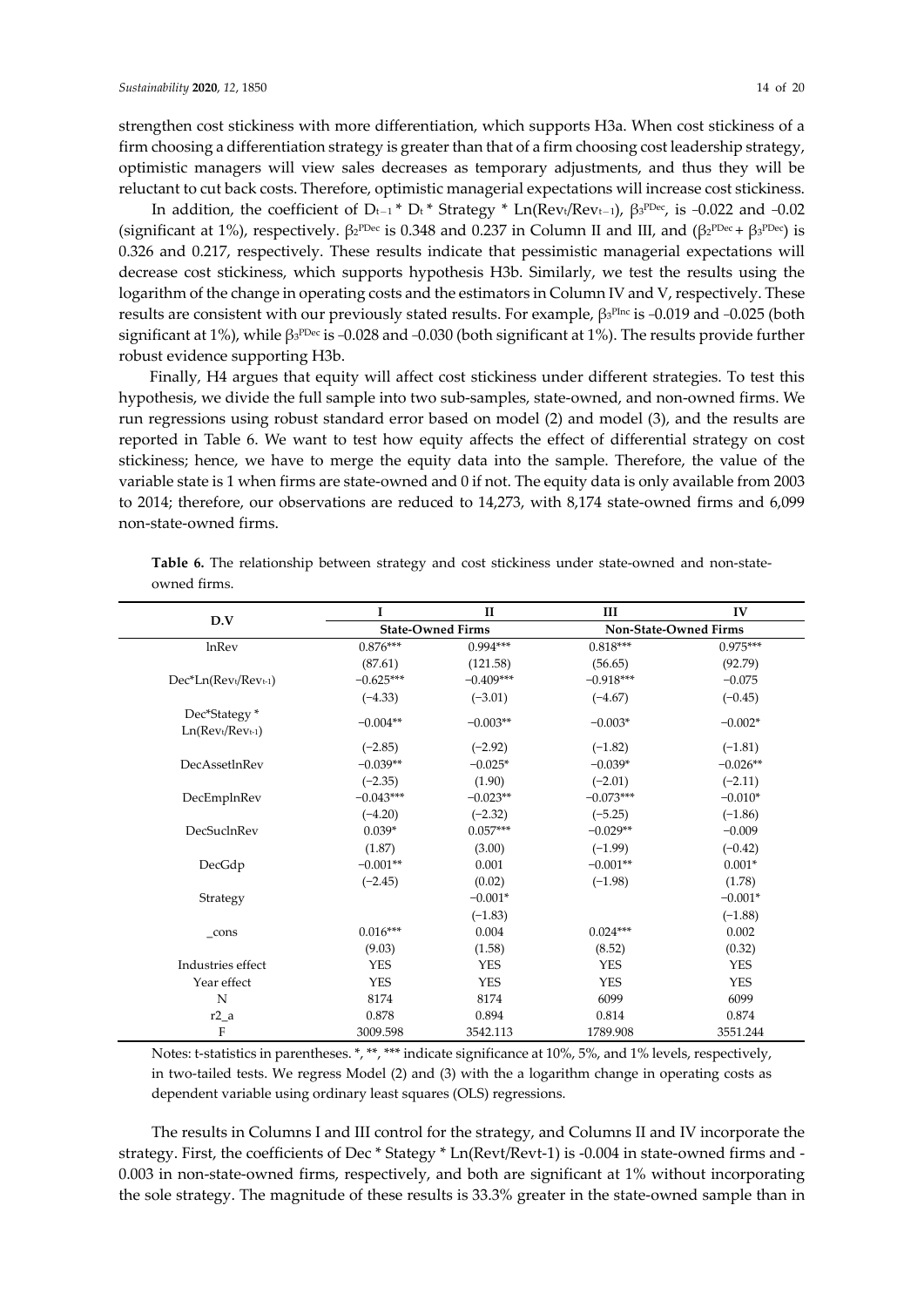the non-state-owned sample. We then control for the strategy, and the coefficients of Dec \* Strategy \* Ln(Revt/Revt-1) are -0.003 in state-owned firms and significant at 1% but reduced to -0.002 in a nonstate-owned sample and significant at 10%. This means that strategy has a stronger effect on cost stickiness in state-owned firms than in non-state-owned firms, which supports our fourth hypothesis.

This study conducts several robustness checks. First, this paper uses balanced panel data and runs GLS and fixed-effects regressions. Second, differences between SOEs and private firms may increase a possible bias in the estimates, due to the potentially mis-specified relation between the dependent and independent variables [61]. The paper, therefore, uses a propensity score matching (PSM) to match SOEs with comparable private firms by selecting the private firms that are most similar to SOEs, according to the distribution of observed covariates [62]. The paper alters Borisova et al.'s [50] procedure and utilizes size, sales growth, return on assets, leverage, stock value traded as a percentage of GDP, and industry to fit the observations for SOEs with them of private firm. This study reruns the regression Equation on our PSM observations. Third, cost behavior tends to change during economic crises [32]. Thus, we rerun the regression until the year 2007, which was before the latest financial crisis. Finally, to address the problematic possibility of endogeneity that leads to inconsistent regression estimation, this study utilizes an alternative estimation method known as instrumental variables or equivalently two-stage least squares (2SLS) [63]. Accordingly, we introduce an instrument variable inducing changes in the explanatory variable but has no independent impact on our dependent variable; thus, allowing us to reveal the causal effect of the explanatory variable on our dependent variable [63]. Yet, we find that the results are similar to our previous empirical results. Although the level of significance may be decreased using the balanced panel data, the signs of the coefficients are consistent and the similarity with the significance level, which further illustrates that our results are robust.

In Table 7, we summarize the results of the regression analyses from hypotheses 1 to 4. We find that all the hypotheses are supported except for H3b.

| <b>Hypotheses</b> | <b>Hypotheses</b>                                  | <b>Main Findings</b>                            |         |
|-------------------|----------------------------------------------------|-------------------------------------------------|---------|
|                   | The cost stickiness of firms using differentiation | The cost stickiness of firms choosing           |         |
| H1                | strategy will be higher than that of firms using   | differentiation strategy is higher than that of | Support |
|                   | low-cost strategy.                                 | those choosing a low-cost strategies.           |         |
|                   | Managers' optimism will result in cost             | Optimistic management expectations will         |         |
| H <sub>2</sub>    | stickiness, while managers' pessimism will         | strengthen cost stickiness, while pessimistic   | Support |
|                   | result in cost anti-stickiness.                    | expectations will weaken cost anti-stickiness.  |         |
|                   | If management is optimistic, firms that choose     | If management is optimistic, cost stickiness of |         |
| H <sub>3</sub> a  | differentiation strategy have higher cost          | firms choosing a differentiation strategy is    | Support |
|                   | stickiness than those that choose low-cost         | higher than that of those choosing a low-cost   |         |
|                   | strategies                                         | strategy                                        |         |
|                   | If management is pessimistic, firms that choose a  |                                                 |         |
| H3b               | low-cost strategy have higher cost anti-stickiness | Do not find evidence.                           | Reject  |
|                   | than those that choose a differentiation strategy  |                                                 |         |
|                   | Compared to non-state-owned firms, a               | State-owned firms have stronger cost stickiness |         |
| H <sub>4</sub>    | differentiation strategy in a state-owned firms    | than non-state-owned firms adopting a           | Support |
|                   | has a more impact on cost stickiness.              | differentiation strategy.                       |         |

**Table 7.** Summary of the results of the regression analyses: Hypotheses 1–4.

#### **5. Conclusion and Implications**

#### *5.1. Conclusions*

Following a competitive strategy for business development is the key to a business's success. Based on data of China A-share listed companies in Shanghai and Shenzhen in 2002–2015, we investigate the relationship between a firm's competitive strategy and cost stickiness, and we find the following results.

First, the results show that the cost stickiness of firms that choose differentiation strategy is higher than that of those choosing low-cost strategies. This is because following differentiation strategy maintains or increases a high-profit margin by providing quality products or services to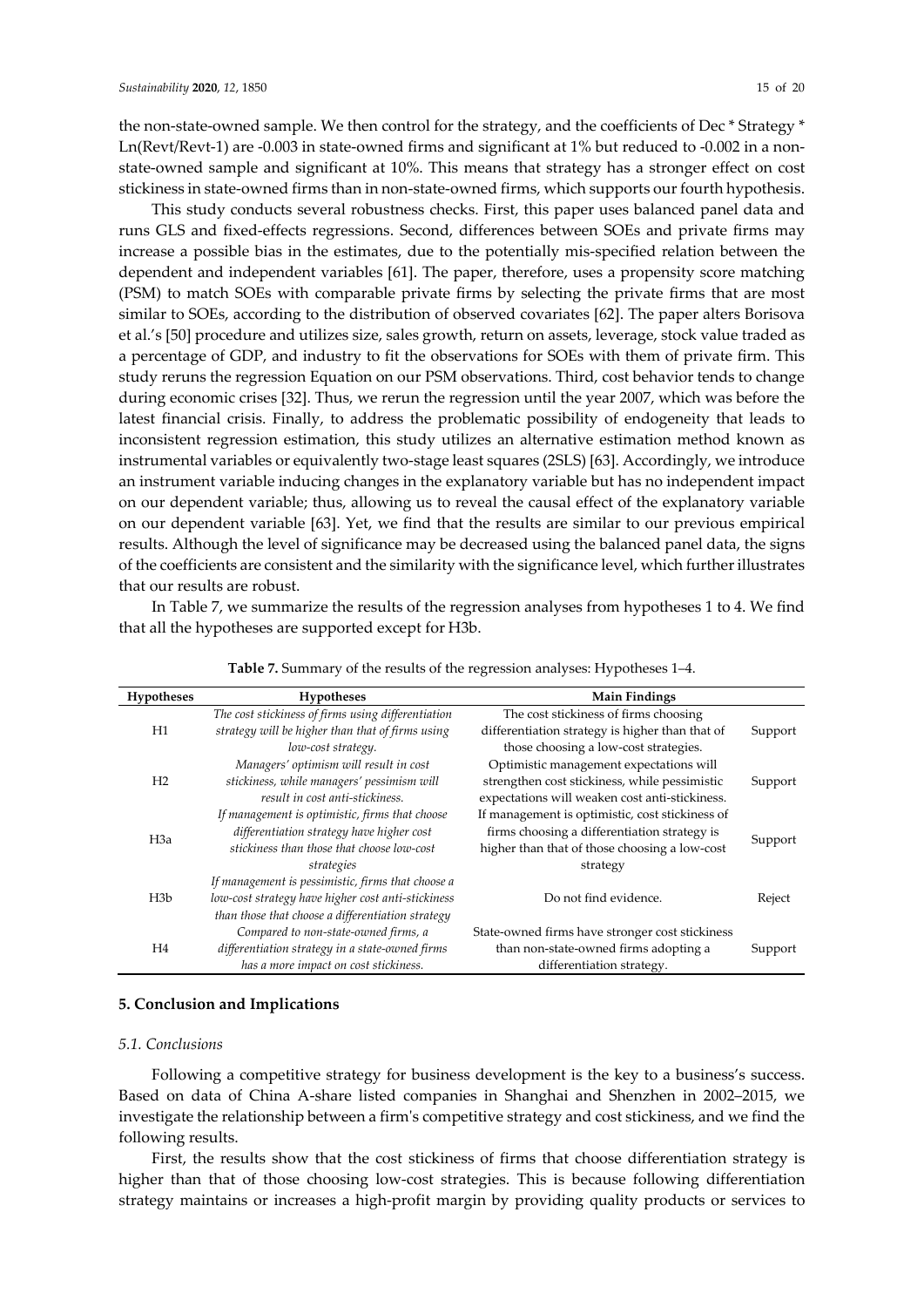customers through a centralized competition [33], which requires companies to invest massively in crucial areas such as product development, brand building, and advertising. On the other hand, cost strategy requires more effort to control costs in order to provide products or services with the lowest possible price, which means that firms using cost strategy must focus on improving yield and capacity utilization and minimize indirect costs and other expenses, based on the actual cost of competitors.

Second, when managers make decisions about whether and how to adjust their resource capacity, they will make appropriate investment decisions based on current and future sales. Therefore, a manager's expectations for the future will affect firm investment decisions and costs. To be specific, optimistic management expectations will strengthen cost stickiness, while pessimistic expectations will weaken cost anti-stickiness. If the management is optimistic, the cost stickiness of companies choosing a differentiation strategy will be higher than that of those choosing a low-cost strategy. Conversely, if the management is pessimistic, the cost anti-stickiness of companies choosing a low-cost strategy will be higher than that of firms choosing a differentiation strategy.

Finally, state-owned equity affects the extent of the effect of differentiation strategy on cost stickiness. State-owned firms, which hold more GCAs than non-state-owned firms, have stronger cost stickiness than non-state-owned firms, even if both categories of firms use differentiation strategy more.

#### *5.2. Theoretical and Managerial/Policy Implications*

This paper has some theoretical implications. First, this paper is one of the limited studies that connect OT and MC theory to accounting studies for cost management research. Second, the paper makes a validation for the fact that different business strategists indeed present dissimilar levels of cost stickiness, and this reveals if the corporate strategy is a crucial factor for earnings management. Third, the present study proves the validation that corporate strategy has an even wider application to cost management than anteriorly regarded. Lastly, but not least, this paper exhibits how the interplay of corporate strategy and property tends to influence cost stickiness as an extension of both the property theory and the cost management literature.

This study also has several managerial and policy implications. Both the corporate strategy chosen and the ownership are core factors that influence cost stickiness. The corporate strategy of firms will influence managers' decisions about resource commitment and further reflect how cost management is controlled. Therefore, this internal mechanism can provide some microcosmic action reference for companies to implement cost management and improve the corporate governance mechanism.

Adding to the existing literature's understanding of these mechanisms, at the level of policy operation, our study provides a new way of cognition to explore the effectiveness and rationality of strategic positioning and management expectations. In addition, it provides innovative ideas for a further strategic selection, investment decision, and cost control. The empirical results show that different corporate strategies and ownership will produce different cost behaviors. Therefore, to enhance the strategic positioning of companies and the effectiveness and rationality of management expectations, managers must correctly understand changes in the firm's external environment, thereby achieving effective controls of costs. Simultaneously, firms should guide and standardize the business process, actively play their roles in the market, and further optimize and improve their internal and external environment, thus allowing them to sustain harmonious and healthy development.

Another way our study contributes to the literature is that it addresses government-created institutional advantages, which are considered "probably the most important variable suggested by the research" on internationalizing emerging market firms, in particular Chinese firms [43, p. 42]. This type of institutional advantage "is relevant in most emerging economies because governments usually play a strategic role in developing economies." The various "channels through which GCAs work are available to all government, even if other countries are not as big as China or not as competent at using these policy levers," and the prominent role of state-owned firms among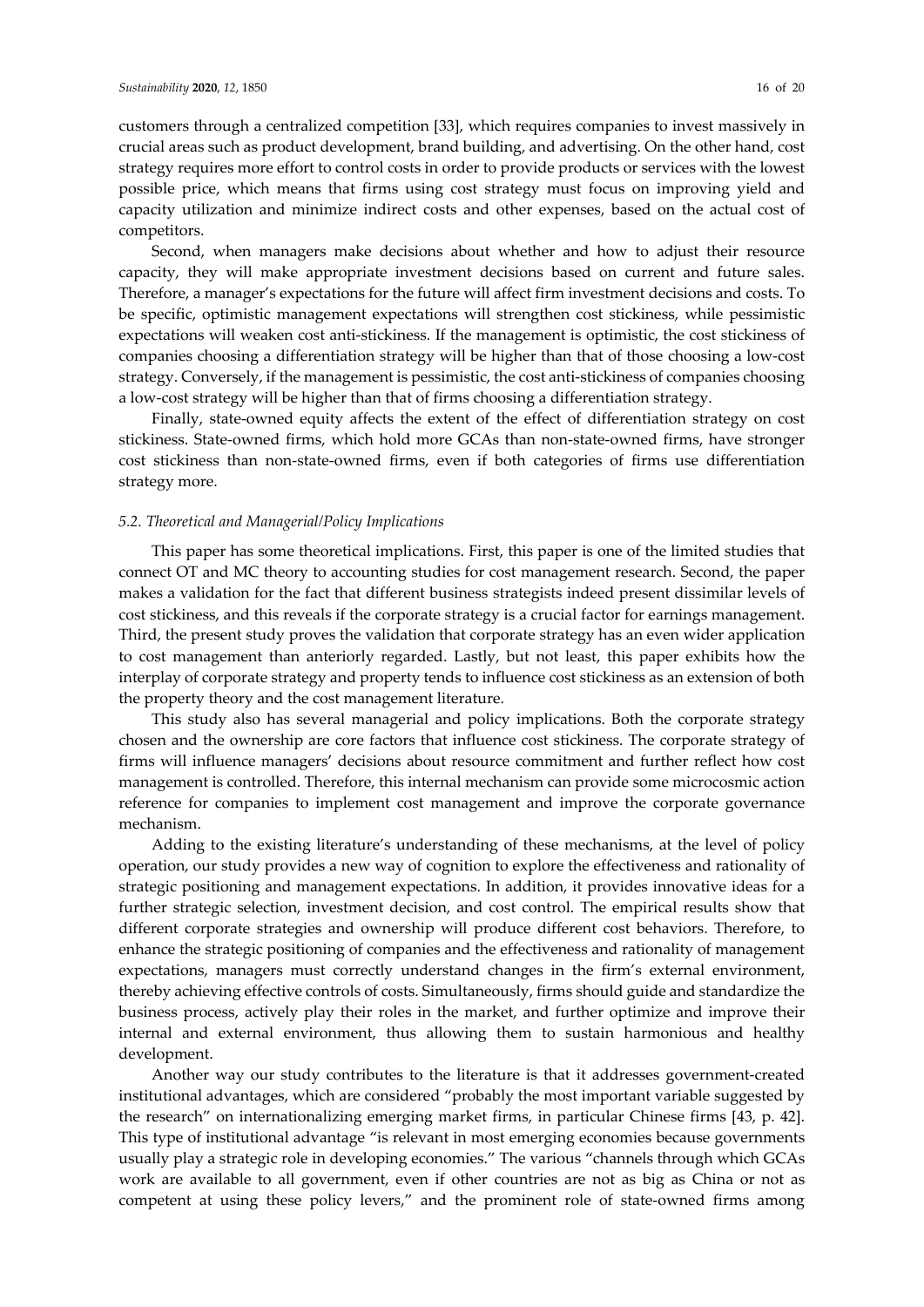internationalizing Chinese firms is just one aspect of China's institutional advantages [43, p. 42]. Chinese firms' business strategy, state-owned equity, and cost stickiness are meaningful in China's institutional aspects linked to GCAs.

Finally, as an extension of our findings, we need to speculate that cost stickiness can be directly and indirectly related to economic growth [64], political uncertainty [65], and credit risk [66]. Managers at internationalizing emerging market firms, particularly Chinese firms, should think over how these factors can be related to their institutional advantages.

## *5.3. Limitations and Future Research*

This study has meaningful theoretical and managerial/policy implications, but there are also some limitations, thus launching further research. First, this paper examines the relationship between corporate strategy and cost stickiness under different managerial expectations in the companies in China. However, it does not test our hypothesis in the contexts and samples of other countries, such as other developed and emerging economies. For example, traditionally, companies from American and Western European countries have evolved with the different corporate strategies and cost stickiness under different managerial expectations from companies in China as well as in other emerging markets, such as Brazil, Russia, India, and South Africa. Even, in the representative emerging markets, China and India have very different corporate histories and corporate governances [67,68] that might have affected these factors. Hence, comparative studies among these dissimilar countries are needed to compare our findings with others.

Second, our sample firms are all listed companies. However, even in China, there are many nonlisted firms, particularly small and medium-sized private firms that have metamorphosed as the creative innovators in both domestic and global markets [69,70]. Hence, the comparative study between listed and non-listed companies, particularly small and medium-sized non-listed enterprises, is necessary as future research.

Third, although there are differences between industry sectors, this study does not investigate our hypotheses in the comparison between industry sectors. For example, the energy, transportation, and waste sectors [71] can have different connotations from the manufacturing sector using digital platforms [72]; thus, they can have quite heterogeneous industry effects in our sample. Hence, as future research, we need to cover the agenda of the different industrial sectors.

Fourth, since large emerging markets, such as China, are rapidly internationalizing markets where domestic and foreign multinational enterprises (MNEs) operate based on both inward and outward foreign direct investments (FDIs) [73,74], the internationalizing companies' strategic choices are crucial due to how it affects cost structure and cost stickiness. However, this study does not catch the essence of these MNEs' strategic choices and their influences on cost structure and cost stickiness well. Hence, future research needs to cover this important issue.

Finally, due to our data accessibility limitedness, we could not include more control variables dealing with some issues such as corporate governance, political stability, regulations, and economic issues. Nevertheless, this paper splits the full sample into the subsamples of state-owned and nonstate-owned firms, so in this way, we cover corporate governance of listed companies in China. Also, we control for the annual GDP growth rate, so we cover at least one economic issue. However, during our sample period, at least in China, political stability and regulations have not significantly changed [75,76], and further, our sample country is only one so that this paper could not include these control variables that covers political stability and regulations. Yet, as future studies, with the larger sample of various countries, we may add these more control variables.

**Author Contributions:** Conceptualization, T.Z. and H.Z.; methodology, H.Z.; software, T.Z.; validation, T.Z., F.S., and J.Y.L.; formal analysis, T.Z.; investigation, H.Z.; resources, F.S.; data curation, H.Z.; writing—original draft preparation, H.Z.; writing—review and editing, J.Y.L.; visualization, J.Y.L.; supervision, F.S.; project administration, F.S.; funding acquisition, F.S., please turn to the CRediT taxonomy for the term explanation. Authorship must be limited to those who have contributed substantially to the work reported. All authors have read and agreed to the published version of the manuscript.

**Funding**: This research is partially sponsored by the National Social Science Fund of China Project (17XJY007), Key Research Base of Humanities and Social Sciences of the Ministry of Education Major Project (19JJD790011),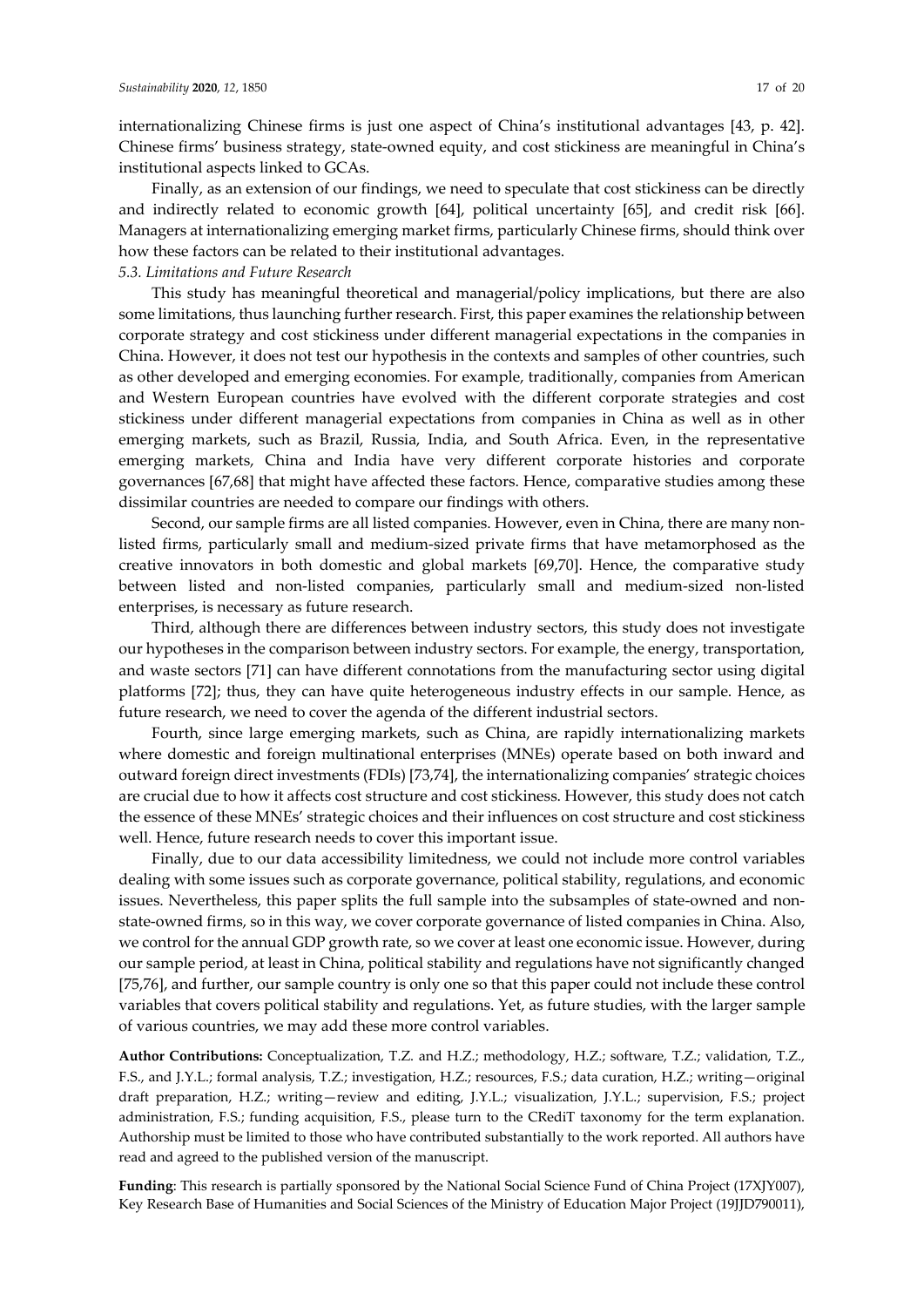Chongqing Federation of Social Science Project (2018YBGL052 and 2019WT40) and Science and Technology Research Program of Chongqing Education Commission (KJQN201900835 and yjg173063).

**Conflicts of Interest:** The authors declare no conflict of interest.

#### **References**

- 1. Porter, M.E. *Competitive Strategy: Techniques for Analyzing Industries and Competition*; Free Press: New York, NY, USA, 1980.
- 2. Noreen, E. Conditions under which activity-based cost systems provide relevant costs. *J. Manag. Account. Res.* **1991**, *3*, 159–168.
- 3. Anderson, M.C.; Banker, R.D.; Janakiraman, S.N. Are selling, general, and administrative costs "sticky"? *J. Account. Res.* **2003**, *41*, 47–63.
- 4. Hur, K.S.; Kim, D.H.; Cheung, J.H. Managerial overconfidence and cost behavior of R&D expenditures. *Sustainability* **2019**, *11*, 4878.
- 5. Sun, R.; Ho, K.-C.; Gu, Y.; Chen, C.-C. Asymmetric cost behavior and investment in R&D: Evidence from China's manufacturing listed companies. *Sustainability* **2019**, *11*, 1785.
- 6. Armanto, B.; Tiono, K.M.; Suthiono, H. The stickiness of selling, general, and administrative costs in the Indonesian companies. *Int. Res. J. Bus. Stud.* **2014**, *7*, 39–53.
- 7. Dierynck, B.; Landsman, W.R.; Renders, A. Do managerial incentives drive cost behavior? Evidence about the role of the zero earnings benchmark for labor cost behavior in private Belgian firms. *Account. Rev*. **2012**, *87*, 1219–1246.
- 8. Kama, I.; Weiss, D. Do earnings targets and managerial incentives affect sticky costs? *J. Account. Res*. **2013**, *51*, 201–224.
- 9. Chen, C.X.; Lu, H.; Sougiannis, T. The agency problem, corporate governance, and the asymmetrical behavior of selling, general, and administrative costs. *Contemp. Account. Res*. **2012**, *29*, 252–282.
- 10. Ciftci, M.; Mashruwala, R.; Weiss, D. Implications of cost behavior for analysts' earnings forecasts. *J. Manag. Account. Res.* **2016**, *28*, 57–80.
- 11. Balakrishnan, R.; Petersen, M.J.; Soderstrom, N.S. Does capacity utilization affect the "stickiness" of cost? *J. Account. Audit. Financ.* **2004**, *19*, 283–300.
- 12. Rouxelin, F.; Wongsunwai, W.; Yehuda, N. Aggregate cost stickiness in GAAP financial statements and future unemployment rate. *Account. Rev.* **2018**, *93*, 299–325.
- 13. Bugeja, M.; Lu, M.; Shan, Y. Cost stickiness in Australia: Characteristics and determinants. *Australian Account. Rev.* **2015**, *25*, 248–261.
- 14. Habib, A.; Hasan, M.M. Corporate social responsibility and cost stickiness. *Bus. Soc.* **2019**, *58*, 453–492.
- 15. Banker, R.D.; Basu, S.; Byzalov, D.; Chen, J.Y. The confounding effect of cost stickiness on conservatism estimates. *J. Account. Econ.* **2016**, *61*, 203–220.
- 16. Balakrishnan, R.; Gruca, T.S. Cost stickiness and core competency: A note. *Contemp. Account. Res*. **2008**, *25*, 993–1006.
- 17. Campbell-Hunt, C. What have we learned about generic competitive strategy? A meta-analysis. *Strateg. Manag. J.* **2000**, *21*, 127–154.
- 18. David, J.S.; Hwang, Y.; Pei, B.K.W.; Reneau, J.H. The performance effects of congruence between product competitive strategies and purchasing management design. *Manag. Sci.* **2002**, *48*, 866–885.
- 19. Kald, M. Strategic positioning: A study of the Nordic paper and pulp industry. *Strateg. Change.* **2003**, *12*, 329–343.
- 20. Kim, E.; Nam, D.; Stimpert, J.L. Testing the applicability of Porter's generic strategies in the digital age: A study of Korean cyber malls. *J. Bus. Strateg.* **2004**, *21*, 19–45.
- 21. Banker, R.D.; Hu, N.; Pavlou, P.; Luftman, J.N. CIO reporting structure, strategic positioning, and firm performance. *MIS Q.* **2011**, *35*, 487–504.
- 22. Banker, R.D.; Chen, L. Predicting earnings using a model based on cost variability and cost stickiness. *Account. Rev*. **2006**, *81*, 285–307.
- 23. Porter, M.E. Technology and competitive advantage. *J. Bus. Strateg*. **1985**, *5*, 60–78.
- 24. Ittner, C.D.; Larcker, D.F.; Meyer, M.W. *Performance, Compensation, and the Balanced Scorecard*; Working Paper; The Wharton School, University of Pennsylvania: Pennsylvania, PA, USA, 1997.
- 25. Collins, F.; Holzmann, O.; Mendoza, R. Strategy, budgeting, and crisis in Latin America. *Account. Org. Society.* **1997**, *22*, 669–689.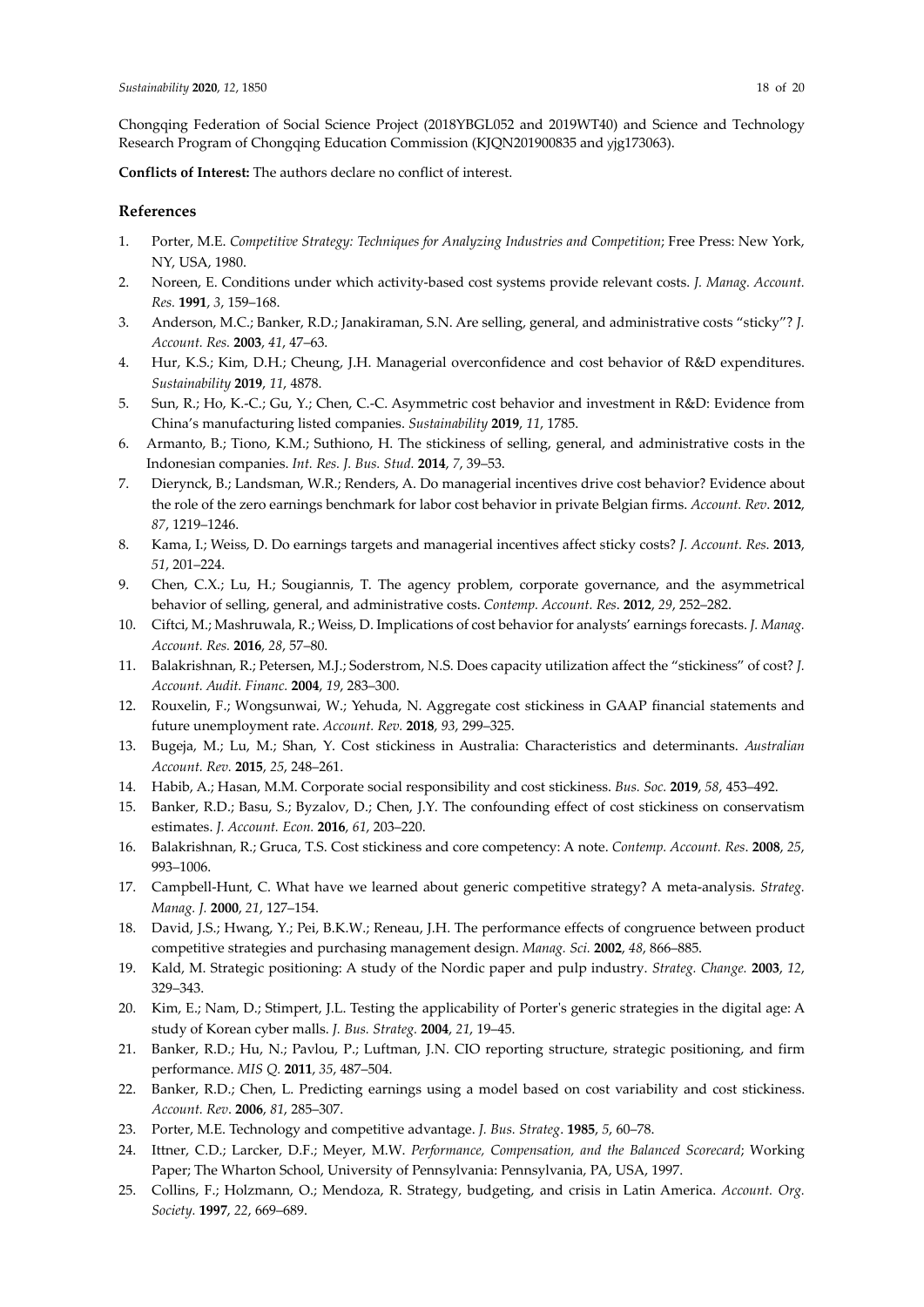- 26. Simons, R. Accounting control systems and business strategy: An empirical analysis. *Account. Org. Soc.* **1987**, *12*, 357–374.
- 27. Higgins, D.; Omer, T.C.; Phillips, J.D. The influence of a firm's business strategy on its tax aggressiveness. *Contemp. Account. Res.* **2015**, *32*, 674–702.
- 28. Bentley, K.A.; Omer, T.C.; Sharp, N.Y. Business strategy, financial reporting irregularities, and audit effort. *Contemp. Account. Res*. **2013**, *30*, 780–817.
- 29. Calleja, K.; Steliaros, M.; Thomas, D.C. A note on cost stickiness: Some international comparisons. *Manag. Account. Res.* **2006**, *17*, 127–140.
- 30. Noreen, E.; Soderstrom, N. Are overhead costs strictly proportional to activity? Evidence from hospital departments. *J. Account. Econ.* **1994**, *17*, 255–278.
- 31. Noreen, E.; Soderstrom, N. The accuracy of proportional cost models: Evidence from hospital service departments. *Rev. Account. Stud.* **1997**, *2*, 89–114.
- 32. Banker, R.D.; Fang, S.; Mehta, M. *Cost Behavior during the World Economic Crisis*; Temple University Working Paper; Temple University: Philadelphia, PA, USA, 2013.
- 33. Porter, M.E. What is strategy?. *Harv. Bus. Rev.* **1996**, *74*, 61–78.
- 34. Williamson, O.E. Transaction-cost economics: The governance of contractual relations. *J. Law. Econ*. **1979**, *22*, 233–261.
- 35. Teece, D.J.; Pisano, G.; Shuen, A. Dynamic capabilities and strategic management. *Strateg. Manag. J*. **1997**, *18,* 509–533.
- 36. Banker, R.D.; Ciftci, M.; Mashruwala, R. *The effect on Prior-Period Sales Changes on Sticky Cost Behavior*; Working Paper; Temple University: Philadelphia, PA, USA, 2011.
- 37. Grossman, S.J.; Hart, O.D. The costs and benefits of ownership: A theory of vertical and lateral integration. *J. Political Econ.* **1986**, *94*, 691–719.
- 38. Hart, O.; Moore, J. Incomplete contracts and ownership: Some new thoughts. *Am. Econ. Rev.* **2007**, *97*, 182– 186.
- 39. Shleifer, A. State versus private ownership. *J. Econ. Perspect.* **1998**, *12*, 133–150.
- 40. Hall, C.M. Does ownership structure affect labor decisions? *Account. Rev.* **2016**, *91*, 1671–1696.
- 41. Holzhacker, M.; Krishnan, R.; Mahlendorf, M.D. The impact of changes in regulation on cost behavior. *Contempor. Account. Res.* **2015**, *32*, 534–566.
- 42. Holzhacker, M.; Krishnan, R.; Mahlendorf, M.D. Unraveling the black box of cost behavior: An empirical investigation of risk drivers, managerial resource procurement, and cost elasticity. *Account Rev.* **2015**, *90*, 2305–2335.
- 43. Ramamurti, R.; Hillemann, J. What is "Chinese" about Chinese multinationals? *J. Int. Bus. Stud.* **2018**, *49*, 34–48.
- 44. Apps, P.; Long, N.; Rees, R. Optimal piecewise linear income taxation. *J. Public Econ. Theory* **2014**, *16*, 523– 545.
- 45. Brannan, D.A.; Esplen, M.F.; Gray, J.J. *Geometry;* Cambridge University Press: Cambridge, UK, 1999.
- 46. Banker, R.D.; Byzalov, D.; Ciftci, M.; Mashruwala, R. The moderating effect of prior revenues changes on asymmetric cost behavior. *J. Manag. Account. Res.* **2014**, *26*, 221–242.
- 47. Weiss, D. Cost behavior and analysts' earnings forecasts. *Account. Rev.* **2010**, *85*, 1441–1471.
- 48. Balakrishnan, R.; Labro, E.; Soderstrom, N.S. Cost structure and sticky costs. *J. Manag. Account. Res.* **2014**, *26*, 91–116.
- 49. Dess, G.G.; Davis, P.S. Porter's (1980) Generic strategies as determinants of strategic group membership and organizational performance. *Acad. Manag. J*. **1984**, *27*, 467–488.
- 50. Borisova, G.; Brockman, P.; Salas, J.M.; Zagorchev, A. Government ownership and corporate governance: Evidence from the EU. *J. Bank. Financ.* **2012**, *36*, 2917–2934.
- 51. Anderson, R.C.; Mansi, S.A.; Reeb, D.M. Founding family ownership and the agency cost of debt. *J. Financ. Econ.* **2003**, *68*, 263–285.
- 52. Banker, R.D.; Byzalov, D.; Chen, L. Employment protection legislation, adjustment costs and cross-country differences in cost behavior. *J. Account. Econ.* **2013**, *55*, 111–127.
- 53. Hitt, M.A.; Gimeno, J.; Hoskisson, R.E. Current and future research methods in strategic management. *Organ. Res. Method.* **1998**, *1*, 6–44.
- 54. Dielman, T.E. Pooled cross-sectional and time series data: A survey of current statistical methodology. *Am. Stat.* **1980**, *37*, 111–122.Zheng, S.; Hao, L. The expense "stickiness" behavior of Chinese listed companies.